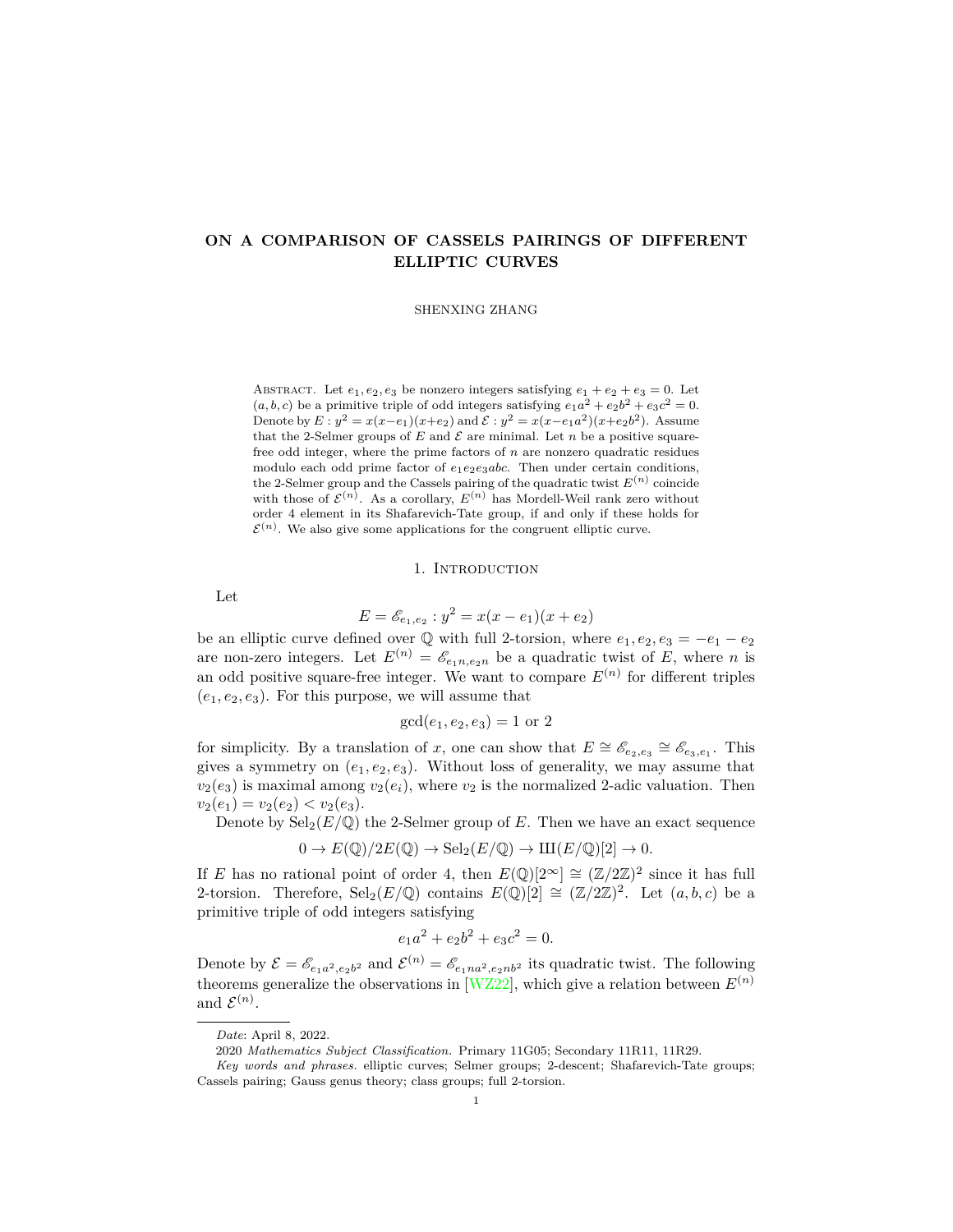Write  $2^{v_2(x)} \parallel x$ .

<span id="page-1-0"></span>**Theorem 1.1** (= Theorem [3.5\)](#page-10-0)**.** *Let n be an odd positive square-free integer coprime with e*1*e*2*e*3*abc, whose prime factors are quadratic residues modulo each odd prime factor of e*1*e*2*e*3*abc. Assume that*

•  $e_1, e_2$  *are odd and*  $2 \parallel e_3$ *.* 

*If*  $\text{Sel}_2(E/\mathbb{Q}) \cong \text{Sel}_2(\mathcal{E}/\mathbb{Q}) \cong (\mathbb{Z}/2\mathbb{Z})^2$ , then the following are equivalent:

- (1)  $\text{rank}_{\mathbb{Z}} E^{(n)}(\mathbb{Q}) = 0 \text{ and } \text{III}(E^{(n)}/\mathbb{Q}) \cong (\mathbb{Z}/2\mathbb{Z})^{2t}$ ;
- (2) rank  $\mathcal{E}^{(n)}(\mathbb{Q}) = 0$  and  $\mathop{\mathrm{III}}\nolimits(\mathcal{E}^{(n)}/\mathbb{Q}) \cong (\mathbb{Z}/2\mathbb{Z})^{2t}$ .

When  $\gcd(e_1, e_2, e_3) = 2$ ,  $E^{(n)} = \mathscr{E}^{(2n)}_{e_1/2}$  $e_1^{(2n)}$  is an even quadratic twist of an elliptic curve in Theorem [1.1.](#page-1-0) In which case, we require that some primes are congruent to 1 modulo 4.

<span id="page-1-1"></span>**Theorem 1.2** (= Theorem [4.6\)](#page-15-0)**.** *Let n be an odd positive square-free integer coprime with e*1*e*2*e*3*abc, whose prime factors are quadratic residues modulo each odd prime factor of e*1*e*2*e*3*abc. Assume that*

- 2  $\|e_1, 2\|e_2, 4\|e_3;$
- *both*  $E$  *and*  $E^{(n)}$  *have no rational point of order* 4*;*
- *if*  $e_2 > 0$  *and*  $e_3 < 0$ *, then every prime factor of n is congruent to* 1 *modulo* 4, or every odd prime factor of  $e_2e_3bc$  *is congruent to* 1 *modulo* 4*;*
- *if*  $e_3 > 0$  *and*  $e_1 < 0$ *, then every prime factor of n is congruent to* 1 *modulo* 4*, or every odd prime factor of e*1*e*3*ac is congruent to* 1 *modulo* 4*;*
- *if*  $e_1 > 0$  *and*  $e_2 < 0$ *, then every prime factor of n is congruent to* 1 *modulo* 4*.*

*If* Sel<sub>2</sub>( $E/\mathbb{Q}$ )  $\cong$  Sel<sub>2</sub>( $\mathcal{E}/\mathbb{Q}$ )  $\cong$  ( $\mathbb{Z}/2\mathbb{Z}$ )<sup>2</sup>, then the following are equivalent:

- (1)  $\text{rank}_{\mathbb{Z}} E^{(n)}(\mathbb{Q}) = 0 \text{ and } \text{III}(E^{(n)}/\mathbb{Q}) \cong (\mathbb{Z}/2\mathbb{Z})^{2t}$ ;
- (2) rank  $\mathcal{E}^{(n)}(\mathbb{Q}) = 0$  and  $\text{III}(\mathcal{E}^{(n)}/\mathbb{Q}) \cong (\mathbb{Z}/2\mathbb{Z})^{2t}$ .

For general triples  $(e_1, e_2, e_3)$ , we require that the prime factors of *n* are congruent to 1 modulo 8.

**Theorem 1.3** (= Theorem [2.7\)](#page-5-0). Let *n* be an odd positive square-free integer coprime *with e*1*e*2*e*3*abc, whose prime factors are quadratic residues modulo each odd prime factor of e*1*e*2*e*3*abc. Assume that*

- both  $E$  and  $E^{(n)}$  have no rational point of order 4*;*
- *• every prime factor of n is congruent to* 1 *modulo* 8*.*

*If* Sel<sub>2</sub>( $E/\mathbb{Q}$ )  $\cong$  Sel<sub>2</sub>( $\mathcal{E}/\mathbb{Q}$ )  $\cong$  ( $\mathbb{Z}/2\mathbb{Z}$ )<sup>2</sup>, then the following are equivalent:

- (1)  $\text{rank}_{\mathbb{Z}} E^{(n)}(\mathbb{Q}) = 0 \text{ and } \text{III}(E^{(n)}/\mathbb{Q}) \cong (\mathbb{Z}/2\mathbb{Z})^{2t}$ ;
- (2) rank  $\mathcal{E}^{(n)}(\mathbb{Q}) = 0$  and  $\mathop{\mathrm{III}}\nolimits(\mathcal{E}^{(n)}/\mathbb{Q}) \cong (\mathbb{Z}/2\mathbb{Z})^{2t}$ .

In each case, we will study the local solvability of homogeneous spaces and show the consistency of 2-Selmer groups. Then we will use Lemmas [2.8](#page-5-1) and [2.9](#page-6-0) to show the consistency of Cassels pairings. The main difference of these theorems is the local solvability and the Cassels pairing at the place 2. We will also give applications for the congruent elliptic curve, see Theorems [5.2](#page-17-0) and [5.3.](#page-17-1)

The symbols we will use are listed here.

- *• v<sup>p</sup>* the normalized *p*-adic valuation.
- $gcd(m_1, \ldots, m_t)$  the greatest common divisor of integers  $m_1, \ldots, m_t$ .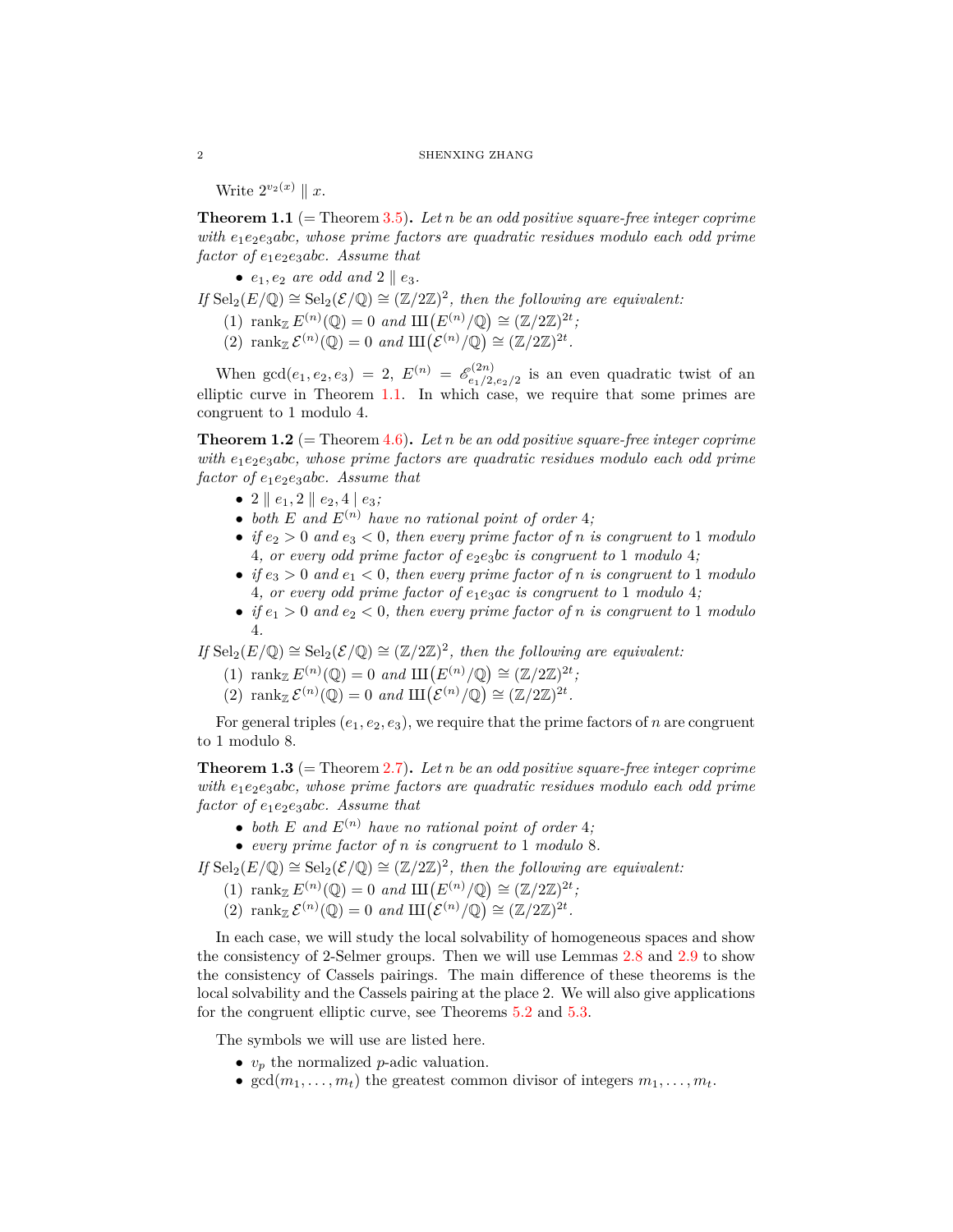- $(\alpha, \beta)_v \in {\{\pm 1\}}$  the Hilbert symbol,  $\alpha, \beta \in \mathbb{Q}_v^\times$ .
- $[\alpha, \beta]_v \in \mathbb{F}_2$  the additive Hilbert symbol, i.e.,  $(\alpha, \beta)_v = (-1)^{[\alpha, \beta]_v}$ .
- *• α β*  $\mathcal{L} = \prod_{p | \beta} (\alpha, \beta)_p \in \{\pm 1\}$  the Jacobi symbol, where  $\alpha$  is coprime with  $\beta > 0$ .
- *•* h *α β*  $\left[\right] = \sum_{p|\beta} [\alpha, \beta]_p \in \mathbb{F}_2$  the additive Jacobi symbol, where  $\alpha$  is coprime with  $\beta > 0$ .
- $m^* = (-1, m)_2 m \equiv 1 \mod 4$  for nonzero odd integer *m*.
- $\Lambda = (d_1, d_2, d_3)$  a triple of square-free integers, where  $d_1 d_2 d_3$  is a square.
- $D_{\Lambda}$  the homogeneous space associated to *E* and  $\Lambda$ , see ([2.1](#page-2-0)).
- Sel<sup>'</sup><sub>2</sub>( $\mathscr{E}$ ) the pure 2-Selmer group of  $\mathscr{E}$ , see ([2.2\)](#page-2-1). We will simply write  $\Lambda \in \text{Sel}'_2(\mathscr{E})$  the class of  $\Lambda \in \text{Sel}_2(\mathscr{E}/\mathbb{Q})$  for convention.
- $\mathbf{0} = (0, \ldots, 0)^{\mathrm{T}}$  and  $\mathbf{1} = (1, \ldots, 1)^{\mathrm{T}}$ .
- *•* **I** the identity matrix and **O** the zero matrix.
- $\mathbf{A} = \mathbf{A}_n$  a matrix associated to *n*, see [\(2.5\)](#page-4-0).
- $\mathbf{D}_u = \text{diag}\left\{\left[\frac{u}{p_1}\right]$  $\left[\, \ldots, \left\lceil \frac{u}{p_k} \right\rceil \right\}$ , see [\(2.6\)](#page-4-1).

## 2. The general case

2.1.**Classical** 2-descent. As shown in  $\left[\text{Cas}98\right]$ , the 2-Selmer group  $\text{Sel}_2(E/\mathbb{Q})$  can be identified with

$$
\left\{\Lambda = (d_1, d_2, d_3) \in \left(\mathbb{Q}^\times/\mathbb{Q}^{\times 2}\right)^3 : D_\Lambda(\mathbb{A}_{\mathbb{Q}}) \neq \emptyset, d_1 d_2 d_3 \equiv 1 \bmod \mathbb{Q}^{\times 2} \right\},\
$$

where  $D_{\Lambda}$  is a genus one curve defined by

(2.1) 
$$
\begin{cases} H_1: & e_1t^2 + d_2u_2^2 - d_3u_3^2 = 0, \\ H_2: & e_2t^2 + d_3u_3^2 - d_1u_1^2 = 0, \\ H_3: & e_3t^2 + d_1u_1^2 - d_2u_2^2 = 0. \end{cases}
$$

Under this identification, the points  $O$ ,  $(e_1, 0)$ ,  $(-e_2, 0)$ ,  $(0, 0)$  and other point  $(x, y) \in$ *E*(Q) correspond to

<span id="page-2-1"></span><span id="page-2-0"></span>
$$
(1,1,1), (-e_3,-e_1e_3,e_1), (-e_2e_3,e_3,-e_2), (e_2,-e_1,-e_1e_2)
$$

and  $(x + e_2, x - e_1, x)$  respectively.

Denote by

(2.2) 
$$
Sel'_{2}(E) := \frac{Sel_{2}(E/\mathbb{Q})}{E(\mathbb{Q})_{\text{tors}}/2E(\mathbb{Q})_{\text{tors}}}
$$

the pure 2-Selmer group of *E* defined over Q.

<span id="page-2-2"></span>**Lemma 2.1** ( $[Ono96]$  $[Ono96]$  $[Ono96]$ ).  $E(\mathbb{Q})$  has a point of order 4 if and only if one of the three *pairs* (*−e*1*, e*2)*,*(*−e*2*, e*3) *and* (*−e*3*, e*1) *consists of squares of integers.*

If *E* has no rational point of order 4, then  $\text{Sel}_2(E/\mathbb{Q})$  contains  $E(\mathbb{Q})[2^\infty] =$  $E(\mathbb{Q})[2] \cong (\mathbb{Z}/2\mathbb{Z})^2$  and therefore  $\text{Sel}'_2(E) = \text{Sel}_2(E/\mathbb{Q})/E(\mathbb{Q})[2]$ . Cassels in [\[Cas98\]](#page-19-1) defined a skew-symmetric bilinear pairing  $\langle -, - \rangle$  on the  $\mathbb{F}_2$ -vector space Sel<sup>'</sup><sub>2</sub> $(E)$ . We will write it additively. For any  $\Lambda \in \text{Sel}_2(E)$ , choose  $P = (P_v)_v \in D_\Lambda(\mathbb{A}_\mathbb{Q})$ . Since  $H_i$  is locally solvable everywhere, there exists  $Q_i \in H_i(\mathbb{Q})$  by Hasse-Minkowski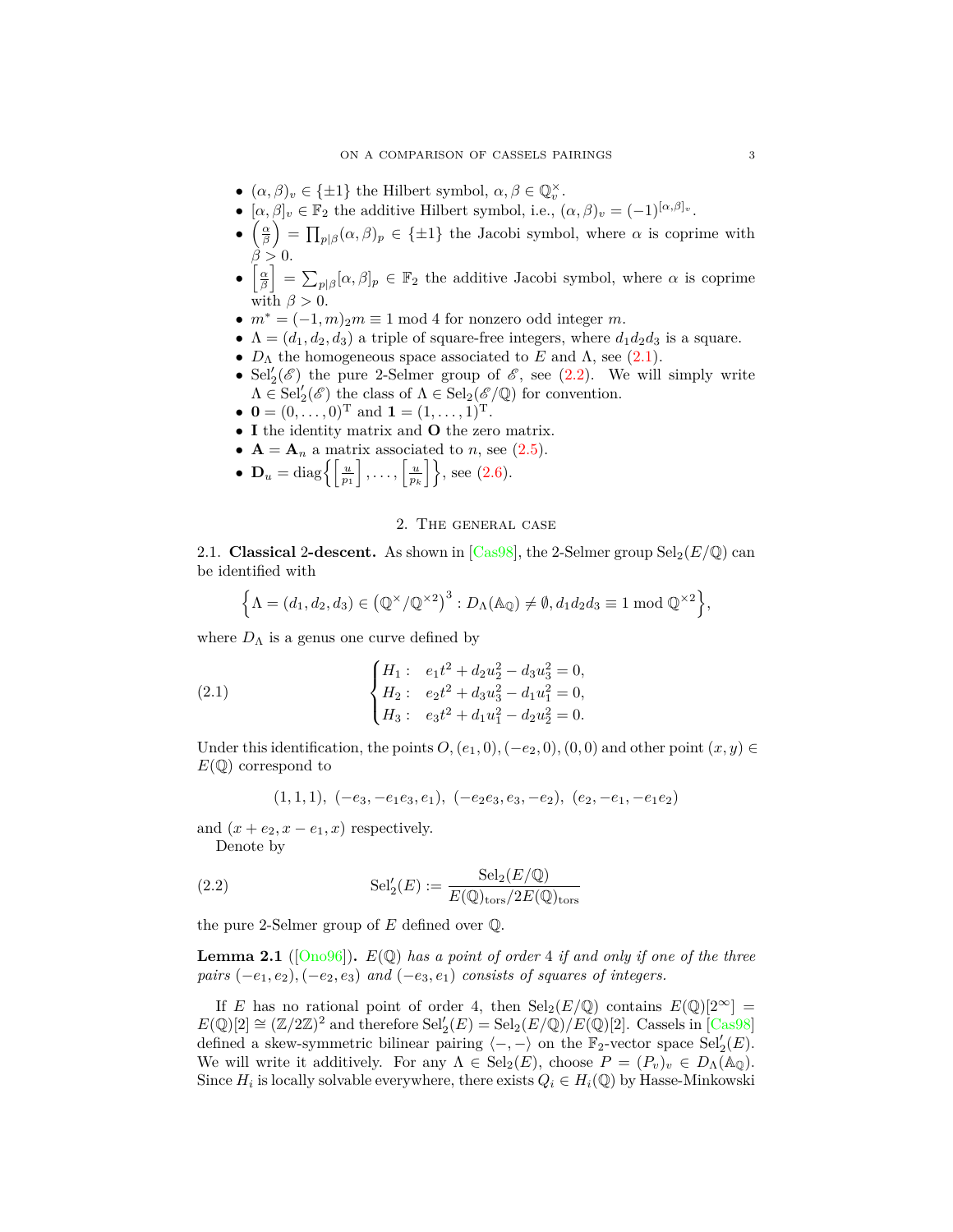principle. Let  $L_i$  be a linear form in three variables such that  $L_i = 0$  defines the tangent plane of  $H_i$  at  $Q_i$ . For any  $\Lambda' = (d'_1, d'_2, d'_3) \in \text{Sel}_2(E)$ , define

$$
\langle \Lambda, \Lambda' \rangle_E = \sum_v \langle \Lambda, \Lambda' \rangle_{E,v} \in \mathbb{F}_2, \quad \text{where} \quad \langle \Lambda, \Lambda' \rangle_{E,v} = \sum_{i=1}^3 \big[ L_i(P_p), d_i' \big]_v.
$$

This pairing is independent of the choice of *P* and  $Q_i$ , and is trivial on  $E(\mathbb{Q})[2]$ . We will omit the subscript *E* if there is no confusion.

<span id="page-3-2"></span>**Lemma 2.2** ([\[Cas98](#page-19-1), Lemma 7.2]). *The local Cassels pairing*  $\langle \Lambda, \Lambda' \rangle_{E,p} = 0$  *if* 

- $p \nmid 2\infty$ ,
- *• the coefficients of H<sup>i</sup> and L<sup>i</sup> are all integral at p, and*
- *• modulo D*<sup>Λ</sup> *and L<sup>i</sup> by p, they define a curve of genus* 1 *over* F*<sup>p</sup> together with tangents to it.*

<span id="page-3-3"></span>**Lemma 2.3** ([[Wan16,](#page-19-3) p. 2157])**.** *If E has no rational point of order* 4*, then the following are equivalent:*

- (1) rank<sub>Z</sub>  $E(\mathbb{Q}) = 0$  and  $\text{III}(E/\mathbb{Q})[2^{\infty}] \cong (\mathbb{Z}/2\mathbb{Z})^{2t}$ ;
- (2) Sel*′* 2 (*E*) *has dimension* 2*t and the Cassels pairing on it is non-degenerate.*

2.2. **Homogeneous spaces.** Let's consider the quadratic twist  $E^{(n)}$ . The homogeneous space  $D_{\Lambda}^{(n)}$  $\Lambda^{(n)}$  associated to  $\Lambda = (d_1, d_2, d_3)$  is

$$
\begin{cases} H_1: & e_1nt^2 + d_2u_2^2 - d_3u_3^2 = 0, \\ H_2: & e_2nt^2 + d_3u_3^2 - d_1u_1^2 = 0, \\ H_3: & e_3nt^2 + d_1u_1^2 - d_2u_2^2 = 0. \end{cases}
$$

By classical descent theory, if  $p \nmid 2e_1e_2e_3n$ , then  $D_{\Lambda}^{(n)}$  $\Lambda^{(n)}(\mathbb{Q}_p)$  is non-empty if and only if  $p \nmid d_1 d_2 d_3$ , see [[Sil09,](#page-19-4) Theorem X.1.1, Corollary X.4.4]. Hence we may assume that  $d_1, d_2, d_3$  are square-free divisors of  $2e_1e_2e_3n$  from now on.

<span id="page-3-0"></span>**Lemma 2.4.** *Let*  $\Lambda = (d_1, d_2, d_3)$ *. Then*  $D_{\Lambda}^{(n)}$  $\Lambda^{(n)}(\mathbb{R}) \neq \emptyset$  *if and only if* 

- $d_1 > 0$ *, if*  $e_2 > 0$ ,  $e_3 < 0$ *;*
- $d_2 > 0$ *, if*  $e_3 > 0$ ,  $e_1 < 0$ *;*
- $d_3 > 0$ *, if*  $e_1 > 0$ ,  $e_2 < 0$ .

*Proof.* The proof is similar to  $[WZ22, \text{ Lemma } 3.1(4)]$ , which is easy to get.  $\square$ 

<span id="page-3-1"></span>**Lemma 2.5.** *Let*  $\Lambda = (d_1, d_2, d_3)$  *with square-free*  $d_i$ *. Let n be a positive square-free integer coprime with*  $e_1e_2e_3$  *and p an odd prime factor of n. Then*  $D_{\Lambda}^{(n)}$  $\Lambda^{(n)}(\mathbb{Q}_p) \neq \emptyset$  *if and only if*

$$
\begin{array}{ll}\n\bullet \left(\frac{d_1}{p}\right) = \left(\frac{d_2}{p}\right) = \left(\frac{d_3}{p}\right) = 1, \; \text{if } p \nmid d_1 d_2 d_3; \\
\bullet \left(\frac{-e_2 e_3 d_1}{p}\right) = \left(\frac{e_3 n/d_2}{p}\right) = \left(\frac{-e_2 n/d_3}{p}\right) = 1, \; \text{if } p \nmid d_1, p \mid d_2, p \mid d_3; \\
\bullet \left(\frac{-e_3 n/d_1}{p}\right) = \left(\frac{-e_3 e_1 d_2}{p}\right) = \left(\frac{e_1 n/d_3}{p}\right) = 1, \; \text{if } p \mid d_1, p \nmid d_2, p \mid d_3; \\
\bullet \left(\frac{e_2 n/d_1}{p}\right) = \left(\frac{-e_1 n/d_2}{p}\right) = \left(\frac{-e_1 e_2 d_3}{p}\right) = 1, \; \text{if } p \mid d_1, p \mid d_2, p \nmid d_3.\n\end{array}
$$

*Proof.* Assume that  $p \nmid d_1, p \nmid d_2, p \nmid d_3$ . If  $D_{\Lambda}^{(n)}$  $\Lambda^{(n)}(\mathbb{Q}_p) \neq \emptyset$ , then each  $H_i(\mathbb{Q}_p) \neq \emptyset$ and  $\left(\frac{d_2 d_3}{p}\right)$  $\Big) = \Big(\frac{d_1 d_3}{p}\Big)$  $\Big) = \Big(\frac{d_1 d_2}{p}\Big)$  $= 1$ . That's to say,  $\left(\frac{d_1}{p}\right)$  $\Big) = \Big(\frac{d_2}{p}\Big)$  $\Big) = \Big(\frac{d_3}{p}\Big)$  $=$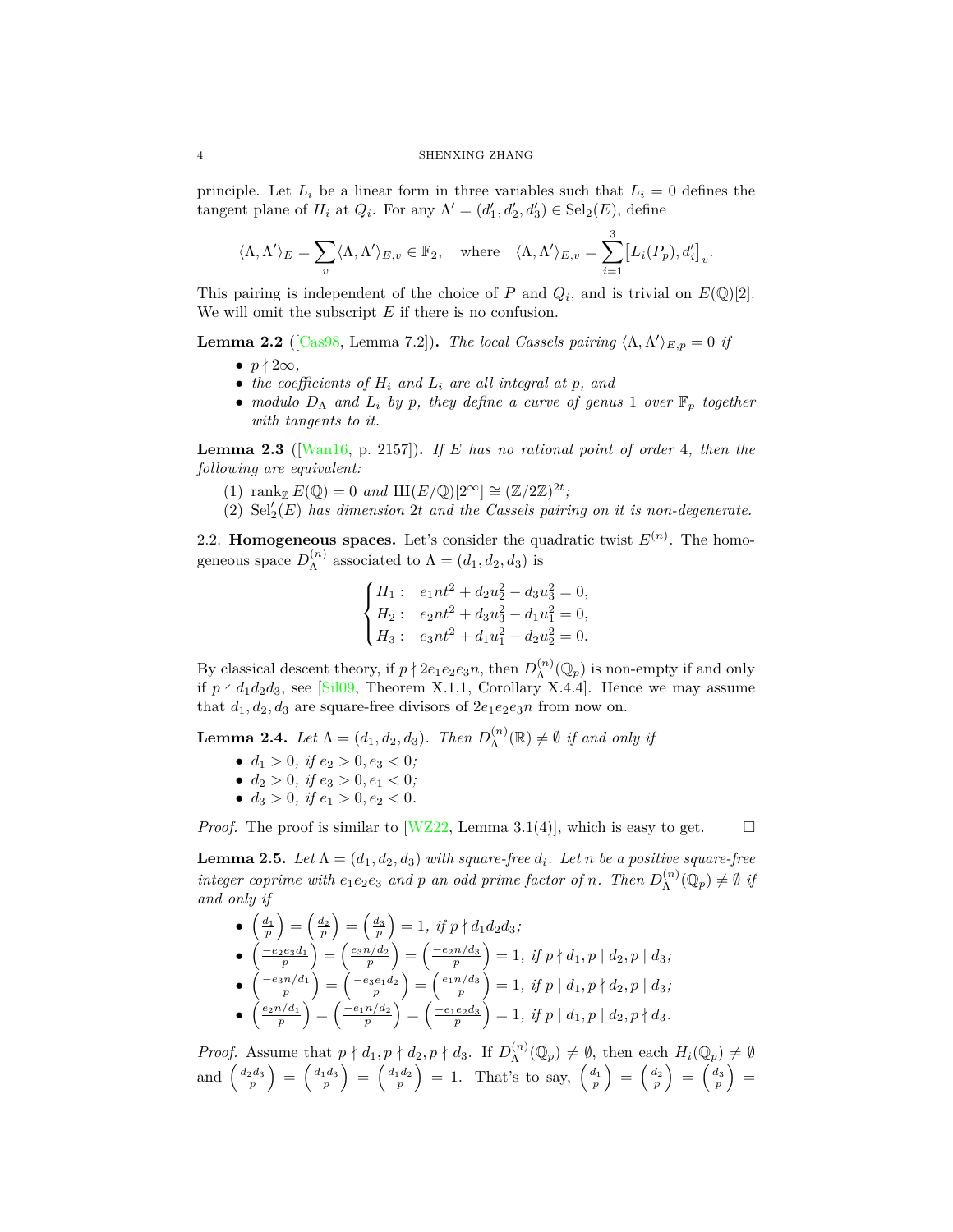1. Conversely, if 
$$
\left(\frac{d_1}{p}\right) = \left(\frac{d_2}{p}\right) = \left(\frac{d_3}{p}\right) = 1
$$
, then  $(0, \sqrt{1/d_1}, \sqrt{1/d_2}, \sqrt{1/d_3}) \in D_{\Lambda}^{(n)}(\mathbb{Q}_p)$ .

Assume that  $p \nmid d_1, p \mid d_2, p \mid d_3$ . Then  $D_{\Lambda}^{(n)}$  $\mathcal{L}_{\Lambda}^{(n)}(\mathbb{Q}_p) \neq \emptyset$  if and only if  $D_{\Lambda'}^{(n)}(\mathbb{Q}_p) \neq \emptyset$ , where Hence this case can be reduced to the case  $p \nmid d_1 d_2 d_3$ . The rest cases can be obtained by symmetry.

Let  $n = p_1 \cdots p_k$  be a prime decomposition of *n*. For  $\Lambda = (d_1, d_2, d_3)$  with square-free  $d_i | 2e_1e_2e_3n$ , denote by

(2.3) 
$$
x_i = v_{p_i}(d_1), \quad y_i = v_{p_i}(d_2), \quad z_i = v_{p_i}(d_3).
$$

Then  $\mathbf{x} + \mathbf{y} + \mathbf{z} = \mathbf{0}$ , where

<span id="page-4-3"></span>
$$
\mathbf{x} = (x_1, \dots, x_k)^{\mathrm{T}}, \quad \mathbf{y} = (y_1, \dots, y_k)^{\mathrm{T}}, \quad \mathbf{z} = (z_1, \dots, z_k)^{\mathrm{T}} \in \mathbb{F}_2^k.
$$

Write

<span id="page-4-4"></span>(2.4) 
$$
d_1 = p_1^{x_1} \cdots p_k^{x_k} \cdot \tilde{d}_1,
$$

$$
d_2 = p_1^{y_1} \cdots p_k^{y_k} \cdot \tilde{d}_2,
$$

$$
d_3 = p_1^{z_1} \cdots p_k^{z_k} \cdot \tilde{d}_3.
$$

Then  $\widetilde{d}_1 \widetilde{d}_2 \widetilde{d}_3 \in \mathbb{Q}^{\times 2}$ . Denote by

<span id="page-4-0"></span>

(2.5) 
$$
\mathbf{A} = \mathbf{A}_n = ( [p_j, -n]_{p_i} )_{i,j} \in M_k(\mathbb{F}_2)
$$

and

<span id="page-4-1"></span>(2.6) 
$$
\mathbf{D}_u = \text{diag}\left\{ \left[ \frac{u}{p_1} \right], \cdots, \left[ \frac{u}{p_k} \right] \right\} \in M_k(\mathbb{F}_2).
$$

<span id="page-4-2"></span>**Theorem 2.6.** Let *n* be an odd positive square-free integer coprime with  $e_1e_2e_3$ . *whose prime factors are quadratic residues modulo each odd prime factor of*  $e_1e_2e_3$ *. Assume that*

- both  $E$  and  $E^{(n)}$  have no rational point of order 4;
- *• every prime factor of n is congruent to* 1 *modulo* 8*.*

*If* Sel<sub>2</sub>( $E/\mathbb{Q}$ ) ≅ ( $\mathbb{Z}/2\mathbb{Z}$ )<sup>2</sup>, then the map ( $d_1, d_2, d_3$ )  $\mapsto$  $\sqrt{x}$ **y**  $\overline{ }$ *induces an isomorphism*  $\operatorname{Sel}'_2(E^{(n)}) \stackrel{\sim}{\longrightarrow} \operatorname{Ker} {\left({}}^{\mathbf{A}}$ **A**  $\overline{\phantom{0}}$ *,*

*where*  $0 < d_i \mid n$ *.* 

*Proof.* Let  $\Lambda = (d_1, d_2, d_3)$  with square-free  $d_i$  2*e*<sub>1</sub>*e*<sub>2</sub>*e*<sub>3</sub>*n* and denote by  $\Lambda =$  $(\widetilde{d}_1, \widetilde{d}_2, \widetilde{d}_3)$ . Then  $D_{\Lambda}^{(n)}$  $\mathcal{L}_{\Lambda}^{(n)}(\mathbb{R}) \neq \emptyset$  if and only if  $D_{\widetilde{\Lambda}}^{(1)}$  $\widetilde{A}^{(1)}(\mathbb{R}) \neq \emptyset$  by Lemma [2.4](#page-3-0) and the fact  $sgn(d_i) = sgn(d_i)$ .

If *q* is a prime factor of  $2e_1e_2e_3$ , then  $n, d_i/\tilde{d}_i \in \mathbb{Q}_q^{\times 2}$ . Therefore,

$$
(t,u_1,u_2,u_3)\in D^{(n)}_\Lambda(\mathbb{Q}_q) \iff \left(t\sqrt{n},u_1\sqrt{\frac{d_1}{\tilde{d}_1}},u_2\sqrt{\frac{d_2}{\tilde{d}_2}},u_3\sqrt{\frac{d_3}{\tilde{d}_3}}\right)\in D^{(1)}_{\tilde{\Lambda}}(\mathbb{Q}_q).
$$

Hence  $\Lambda \in \text{Sel}_2(E^{(n)}/\mathbb{Q})$  if and only if  $\widetilde{\Lambda} \in \text{Sel}_2(E/\mathbb{Q})$  and  $D_{\Lambda}^{(n)}$  $\Lambda^{(n)}$  is locally solvable at each  $p \mid n$ .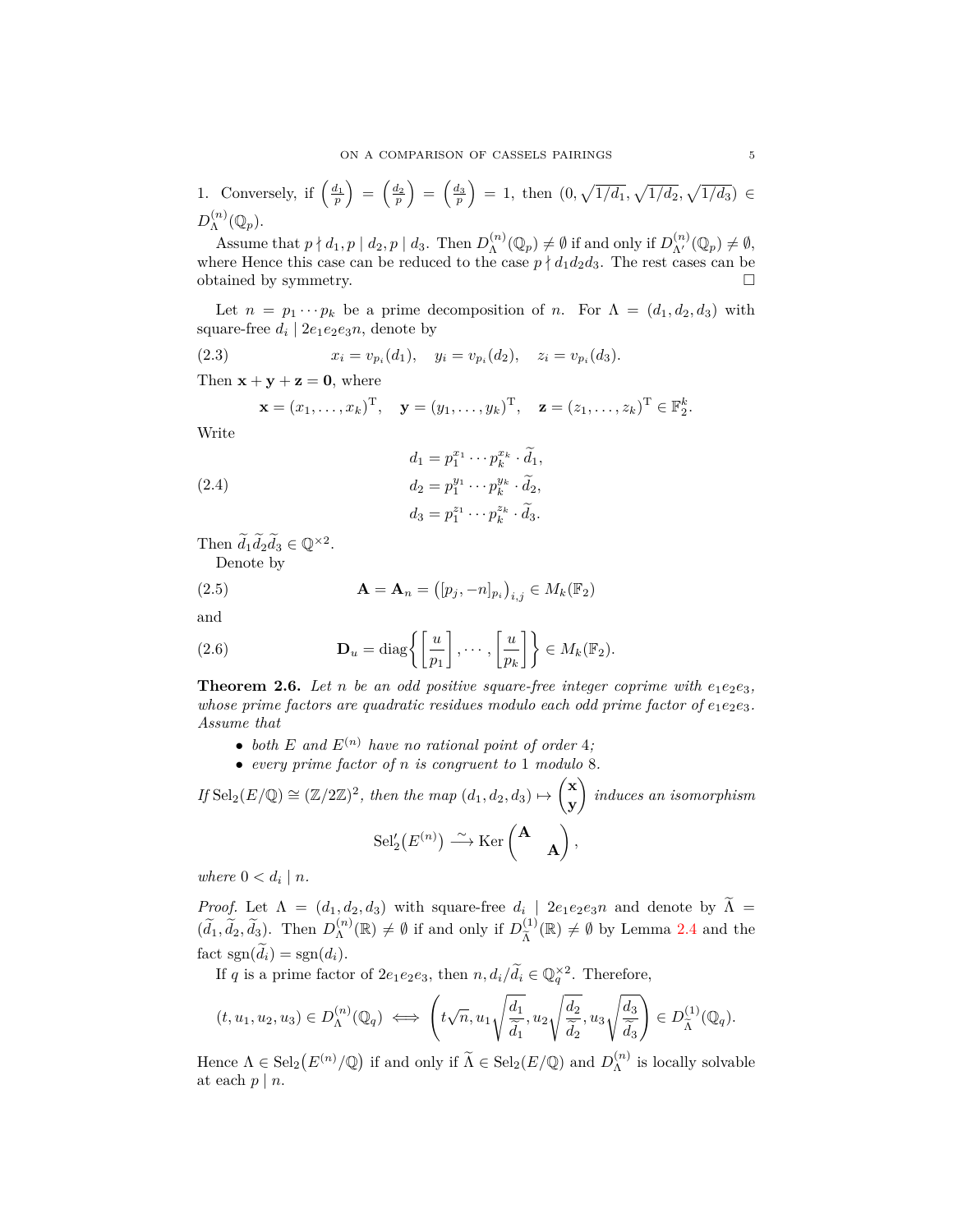If  $\Lambda \in \text{Sel}_2(E^{(n)}/\mathbb{Q})$ , then  $\widetilde{\Lambda} \in \text{Sel}_2(E/\mathbb{Q})$ . By our assumptions,

$$
\Lambda = (1, 1, 1), \ (-e_3, -e_1e_3, e_1), \ (-e_2e_3, e_3, -e_2) \text{ or } (e_2, -e_1, -e_1e_2)
$$

is 2-torsion. If  $\widetilde{\Lambda} = (-e_3, -e_1e_3, e_1)$ , then

$$
\Lambda \cdot (-e_3 n, -e_1 e_3, e_1 n) = \Big( \prod_{i=1}^k p_i^{1-x_i}, \prod_{i=1}^k p_i^{y_i}, \prod_{i=1}^k p_i^{1-z_i} \Big).
$$

The other cases are similar. Hence each element in  $\text{Sel}'_2(E^{(n)})$  has a unique representative  $(d_1, d_2, d_3)$  with  $0 < d_i \mid n$ . Based on this, we can express  $\text{Sel}'_2(E^{(n)})$  in terms of linear algebra by Lemma [2.5](#page-3-1) after a translation of languages:

$$
\mathrm{Sel}'_2(E^{(n)}) \xrightarrow{\sim} \mathbf{M}_n, \quad \text{where} \quad \mathbf{M}_n = \begin{pmatrix} \mathbf{A} + \mathbf{D}_{-e_3} & \mathbf{D}_{-e_2 e_3} \\ \mathbf{D}_{-e_1 e_3} & \mathbf{A} + \mathbf{D}_{e_3} \end{pmatrix}.
$$
  
Since  $\left(\frac{p}{q}\right) = 1$  for any odd primes  $p \mid n, q \mid e_1 e_2 e_3$  and  $\left(\frac{\pm 1}{p}\right) = \left(\frac{\pm 2}{p}\right) = 1$ , we have  $\left(\frac{\pm e_i}{p}\right) = 1$ . Therefore,  $\mathbf{D}_{\pm e_i} = \mathbf{O}$  and  $\mathbf{M}_n = \text{diag}\{\mathbf{A}, \mathbf{A}\}.$ 

2.3. **The Cassels pairing.** Let  $(a, b, c)$  be a primitive triple of odd integers satisfying

$$
e_1a^2 + e_2b^2 + e_3c^2 = 0.
$$

Denote by  $\mathcal{E} = \mathscr{E}_{e_1a^2,e_2b^2}$  and  $\mathcal{E}^{(n)} = \mathscr{E}_{e_1a^2n,e_2b^2n}$ .

<span id="page-5-0"></span>**Theorem 2.7.** Let *n* be an odd positive square-free integer coprime with  $e_1e_2e_3abc$ , *whose prime factors are quadratic residues modulo each odd prime factor of*  $e_1e_2e_3abc$ *. Assume that*

- *both*  $E$  *and*  $E^{(n)}$  *have no rational point of order* 4*;*
- *• every prime factor of n is congruent to* 1 *modulo* 8*.*

*If* Sel<sub>2</sub>( $E/\mathbb{Q}$ )  $\cong$  Sel<sub>2</sub>( $\mathcal{E}/\mathbb{Q}$ )  $\cong$  ( $\mathbb{Z}/2\mathbb{Z}$ )<sup>2</sup>, then the following are equivalent:

- (1)  $\text{rank}_{\mathbb{Z}} E^{(n)}(\mathbb{Q}) = 0 \text{ and } \text{III}(E^{(n)}/\mathbb{Q}) \cong (\mathbb{Z}/2\mathbb{Z})^{2t}$ ;
- (2) rank  $\mathcal{E}^{(n)}(\mathbb{Q}) = 0$  and  $\mathop{\mathrm{III}}\nolimits(\mathcal{E}^{(n)}/\mathbb{Q}) \cong (\mathbb{Z}/2\mathbb{Z})^{2t}$ .

<span id="page-5-1"></span>**Lemma 2.8.** *Assume that all prime factors of n are nonzero quadratic residues modulo each odd prime factor of*  $e_1e_2e_3$ *. If*  $a \equiv b \equiv c \equiv 1 \text{ mod } 4$ *, then* 

$$
\frac{1}{8}(a+b)(b+c)(c+a) \equiv 1 \bmod 4
$$

*is a quadratic residue modulo each prime factor of n.*

*Proof.* Let  $\alpha, \beta$  be coprime integers satisfying

$$
\frac{\beta}{\alpha} = \frac{e_1(a-c)}{e_2(b+c)}.
$$

Then  $\alpha$  is odd and  $\beta$  is even. It's not hard to show that

$$
\lambda a = e_1 \alpha^2 + 2e_2 \alpha \beta - e_2 \beta^2 \equiv e_1 \mod 4,
$$
  
\n
$$
\lambda b = e_1 \alpha^2 - 2e_1 \alpha \beta - e_2 \beta^2 \equiv e_1 \mod 4,
$$
  
\n
$$
\lambda c = e_1 \alpha^2 + e_2 \beta^2 \equiv e_1 \mod 4,
$$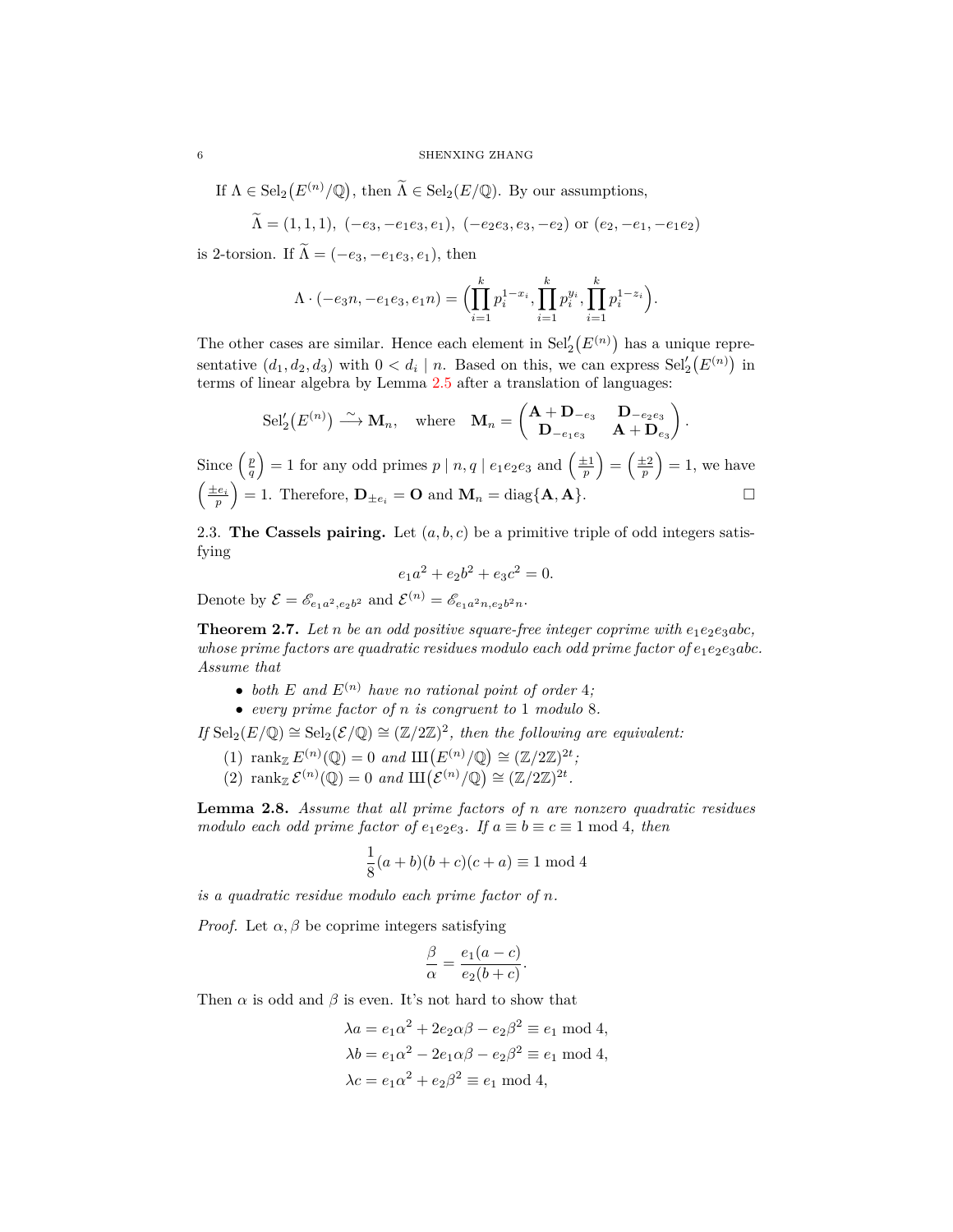for some  $\lambda \equiv e_1 \mod 4$ . Then

$$
\lambda(a+b) = 2(\alpha - \beta)(e_1\alpha + e_2\beta),
$$
  
\n
$$
\lambda(b+c) = 2e_1\alpha(\alpha - \beta),
$$
  
\n
$$
\lambda(c+a) = 2\alpha(e_1\alpha + e_2\beta)
$$

and

$$
\frac{1}{8}(a+b)(b+c)(c+a) = e_1\lambda(\lambda^{-2}\alpha(\alpha-\beta)(e_1\alpha+e_2\beta))^2 \equiv 1 \mod 4.
$$

Let *q* be a prime factor of  $\lambda$ . Then

$$
q \mid \gcd(\lambda(a+b), \lambda(a+c)) = 2(e_1\alpha + e_2\beta).
$$

If  $q \nmid e_1$ , then  $q \mid \alpha(\alpha - \beta)$ . If  $q \mid \alpha$ , then  $q \mid e_2\beta$ ,  $q \mid e_2$ ; if  $q \mid (\alpha - \beta)$ , then  $q | e_2(\alpha - \beta) + (e_1\alpha + e_2\beta) = -e_3\alpha, q | e_3$ . Hence  $q | e_1e_2e_3$ .

Let *p* be a prime factor of *n*. Since  $e_1\lambda \equiv 1 \mod 4$  and  $\left(\frac{p}{q}\right)$  $= 1$  for any odd prime  $q \mid e_1e_2e_3$ , we have

$$
\left(\frac{e_1\lambda}{p}\right) = \left(\frac{p}{e_1\lambda}\right) = \prod_{q|\epsilon_1\lambda} \left(\frac{p}{q}\right)^{v_q(e_1\lambda)} = 1.
$$

Hence  $(a + b)(b + c)(c + a)/8$  is a quadratic residue modulo *p*.

<span id="page-6-0"></span>**Lemma 2.9.** *We have*

$$
(ax + by + cz)(x + y + z) - \frac{1}{2}(a + b)(b + c)(c + a)\left(\frac{x}{b + c} + \frac{y}{c + a} + \frac{z}{a + b}\right)^2
$$
  
=  $\frac{1}{2}(e_1a + e_2b + e_3c)\left(\frac{x^2}{e_1} + \frac{y^2}{e_2} + \frac{z^2}{e_3}\right).$ 

*Proof.* The coefficient of  $x^2$  on the left hand side is

$$
a - \frac{(a+b)(a+c)}{2(b+c)} = \frac{a(b+c) - bc - a^2}{2(b+c)} = \frac{e_1a(b+c) - e_1bc - e_1a^2}{2e_1(b+c)}
$$

$$
= \frac{e_1a(b+c) + (e_2+e_3)bc + e_2b^2 + e_3c^2}{2e_1(b+c)} = \frac{e_1a + e_2b + e_3c}{2e_1}
$$

and the coefficient of  $yz$  on the left hand side is zero. The equality then follows by symmetry.  $\square$ 

*Proof of Theorem [2.7.](#page-5-0)* Since *E* has no rational point of order 4, none of  $(-e_1, e_2)$ ,  $(-e_2, e_3), (-e_3, e_1)$  consists of squares by Lemma [2.1](#page-2-2). Therefore, none of  $(-e_1a^2, e_2b^2)$ ,  $(-e_2b^2, e_3c^2), (-e_3c^2, e_1a^2)$  consists of squares and  $\mathcal E$  has no rational point of order 4. Similarly,  $\mathcal{E}^{(n)}$  has no rational point of order 4.

By choosing suitable signs, we may assume that  $a \equiv b \equiv c \equiv 1 \mod 4$ . Since the matrix in Theorem [2.6](#page-4-2) does not depend on *a, b, c*, we have a canonical isomorphism

$$
\mathrm{Sel}'_2(E^{(n)}) \cong \mathrm{Sel}'_2(\mathcal{E}^{(n)}).
$$

Let  $\Lambda = (d_1, d_2, d_3), \Lambda' = (d'_1, d'_2, d'_3) \in Sel'_2(E^{(n)})$  with  $0 < d_i, d'_i \mid n$ . We will denote by  $D, H, Q, L, P$  the corresponding symbols for *E* and  $D, H, Q, L, P$  the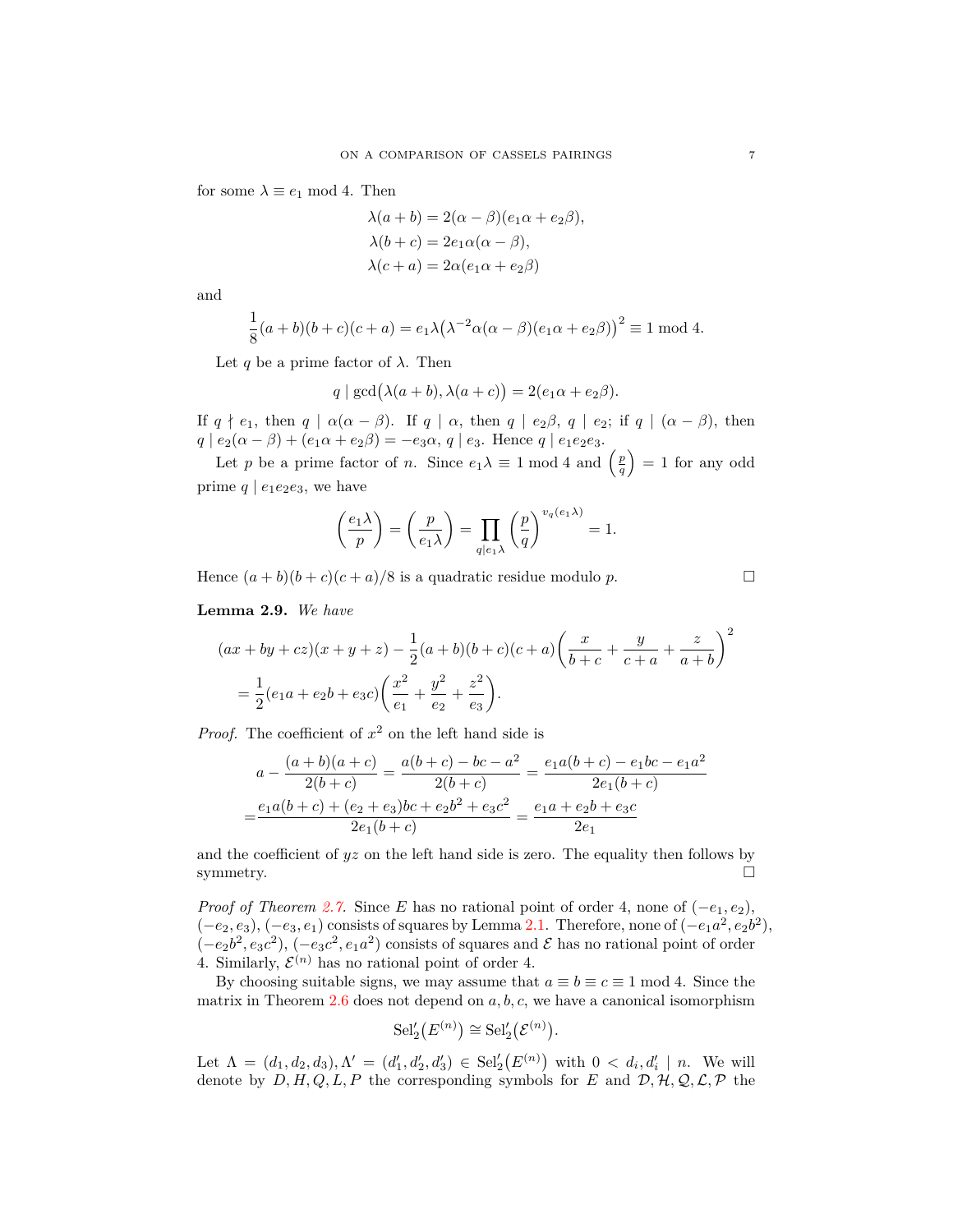### 8 SHENXING ZHANG

corresponding symbols for  $\mathcal E$  in the calculation of Cassels pairing. Then  $\mathcal D_{\Lambda}^{(n)}$  $\mathop \Lambda \limits^{(n)}$  is defined as  $\overline{ }$ 

$$
\begin{cases} \mathcal{H}_1: & e_1a^2nt^2 + d_2u_2^2 - d_3u_3^2 = 0, \\ \mathcal{H}_2: & e_2b^2nt^2 + d_3u_3^2 - d_1u_1^2 = 0, \\ \mathcal{H}_3: & e_3c^2nt^2 + d_1u_1^2 - d_2u_2^2 = 0. \end{cases}
$$

Let  $(\alpha_i, \beta_i, \gamma_i)$  be primitive triples of integers satisfying

$$
e_1 n \alpha_1^2 + d_2 \beta_1^2 - d_3 \gamma_1^2 = 0,
$$
  
\n
$$
e_2 n \alpha_2^2 + d_3 \beta_2^2 - d_1 \gamma_2^2 = 0,
$$
  
\n
$$
e_3 n \alpha_3^2 + d_1 \beta_3^2 - d_2 \gamma_3^2 = 0.
$$

Choose

$$
Q_1 = (\alpha_1, a\beta_1, a\gamma_1) \in \mathcal{H}_1(\mathbb{Q}), \quad \mathcal{L}_1 = e_1 a n \alpha_1 t + d_2 \beta_1 u_2 - d_3 \gamma_1 u_3,
$$
  
\n
$$
Q_2 = (\alpha_2, b\beta_2, b\gamma_2) \in \mathcal{H}_2(\mathbb{Q}), \quad \mathcal{L}_2 = e_2 b n \alpha_2 t + d_3 \beta_2 u_3 - d_1 \gamma_2 u_1,
$$
  
\n
$$
Q_3 = (\alpha_3, c\beta_3, c\gamma_3) \in \mathcal{H}_3(\mathbb{Q}), \quad \mathcal{L}_3 = e_3 c n \alpha_3 t + d_1 \beta_3 u_1 - d_2 \gamma_3 u_2.
$$

(i) The case  $v \mid 2e_1e_2e_3abc$ . Since each prime factor of *n* is a square in  $\mathbb{Q}_v$ , so is *d*<sup>′</sup><sub>*i*</sub>. Therefore,  $[\mathcal{L}_i(\mathcal{P}_v), d'_i]_v = 0 = [L_i(P_v), d'_i]_v$ .

(ii) The case  $v = p \mid n$ . Since  $a \equiv 1 \mod 4$  and p is a quadratic residue modulo every odd prime factor *q* of *abc*, we have

$$
[a,p]_p = \left[\frac{a}{p}\right] = \left[\frac{p}{a}\right] = \sum_{q|a} v_q(a)\left[\frac{p}{q}\right] = 0.
$$

Therefore  $[a, d'_i]_p = 0$ . Similarly,  $[b, d'_i]_p = [c, d'_i]_p = 0$ . (ii-a) The case  $p \nmid d_1 d_2 d_3$ . Take  $\mathcal{P}_p = (0, 1/\sqrt{d_1}, 1/\sqrt{d_2}, 1/\sqrt{d_3}) = P_p$ . Then

$$
\mathcal{L}_1(\mathcal{P}_p) = \beta_1 \sqrt{d_2} - \gamma_1 \sqrt{d_3} = L_1(\mathcal{P}_p).
$$

Similarly,  $\mathcal{L}_2(\mathcal{P}_p) = L_2(P_p)$  and  $\mathcal{L}_3(\mathcal{P}_p) = L_3(P_p)$ .

 $(iii-b)$  The case  $p \nmid d_1, p \mid d_2, p \mid d_3$ . Then  $e_3n/d_2, -e_2n/d_3 \in \mathbb{Q}_p^{\times 2}$  by Lemma [2.5.](#page-3-1) Take  $P_p = (1, 0, cu, bv)$  where  $u^2 = e_{3}n/d_2, v^2 = -e_{2}n/d_3$ . Then  $P_p = (1, 0, u, v)$ and

$$
\mathcal{L}_1(\mathcal{P}_p) = a e_1 n \alpha_1 - b d_3 \gamma_1 v + c d_2 \beta_1 u,
$$
  
\n
$$
\mathcal{L}_2(\mathcal{P}_p) = b e_2 n \alpha_2 + b d_3 \beta_2 v = b L_2(P_p),
$$
  
\n
$$
\mathcal{L}_3(\mathcal{P}_p) = c e_3 n \alpha_3 - c d_2 \gamma_3 u = c L_3(P_p).
$$

Since

$$
\frac{(e_1 n \alpha_1)^2}{e_1} + \frac{(-d_3 \gamma_1 v)^2}{e_2} + \frac{(d_2 \beta_1 u)^2}{e_3} = n(e_1 n \alpha_1^2 - d_3 \gamma_1^2 + d_2 \beta_1^2) = 0,
$$

we have

$$
\mathcal{L}_1(\mathcal{P}_p)L_1(P_p) = \frac{1}{2}(a+b)(a+c)(b+c)\left(\frac{e_1n\alpha_1}{b+c} + \frac{d_2\beta_1u}{a+b} - \frac{d_3\gamma_1v}{a+c}\right)^2
$$

by Lemma [2.9.](#page-6-0) Therefore,

$$
[\mathcal{L}_1(\mathcal{P}_p), d'_1]_p = [L_1(P_p), d'_1]_p + [2(a+b)(a+c)(b+c), d'_1]_p = [L_1(P_p), d'_1],
$$
  
\n
$$
[\mathcal{L}_2(\mathcal{P}_p), d'_2]_p = [L_2(P_p), d'_2]_p + [b, d'_2]_p = [L_2(P_p), d'_2]_p,
$$
  
\n
$$
[\mathcal{L}_3(\mathcal{P}_p), d'_3]_p = [L_3(P_p), d'_3]_p + [c, d'_3]_p = [L_3(P_p), d'_3]_p
$$

by Lemma [2.8.](#page-5-1)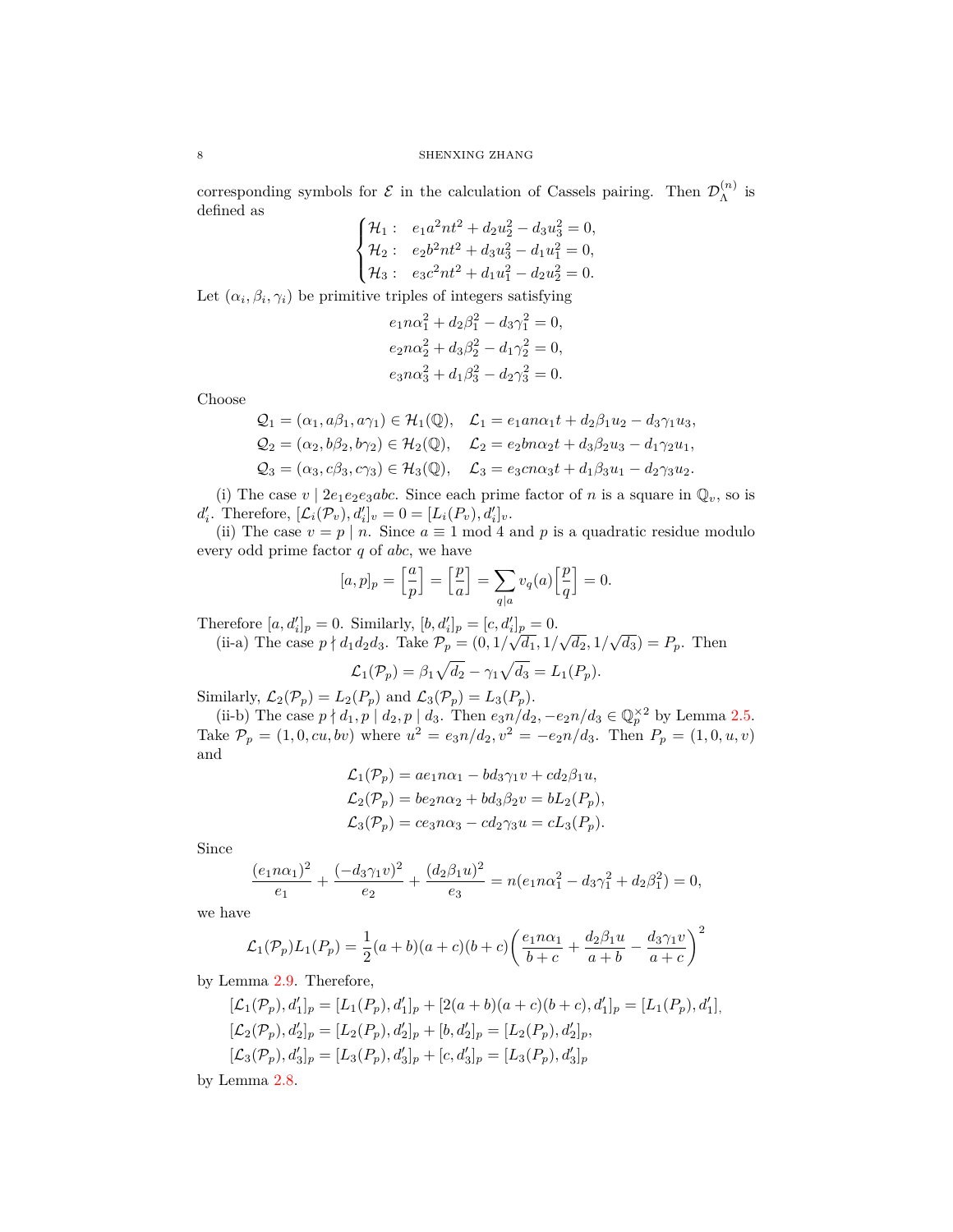(ii-c) The case  $p \mid d_1, p \nmid d_2, p \mid d_3$ , and the case  $p \mid d_1, p \mid d_2, p \nmid d_3$  can be proved similarly by the symmetry of *e<sup>i</sup>* .

Now we have

$$
\langle \Lambda, \Lambda' \rangle_{\mathcal{E}^{(n)}} = \sum_{v | 2e_1 e_2 e_3 ab c n \infty} \sum_{i=1}^3 \left[ \mathcal{L}_i(\mathcal{P}_v), d'_i \right]_v = \sum_{p | n} \sum_{i=1}^3 \left[ \mathcal{L}_i(\mathcal{P}_p), d'_i \right]_p
$$

$$
= \sum_{p | n} \sum_{i=1}^3 \left[ L_i(\mathcal{P}_p), d'_i \right]_p = \langle \Lambda, \Lambda' \rangle_{E^{(n)}}
$$

by Lemma [2.2](#page-3-2). In other words, the Cassels pairings on  $\text{Sel}'_2(E^{(n)})$  and  $\text{Sel}'_2(\mathcal{E}^{(n)})$ are same under the identity  $\text{Sel}'_2(E^{(n)}) \cong \text{Sel}'_2(\mathcal{E}^{(n)})$ . Since both  $E(n)$  and  $\mathcal{E}^{(n)}$ have no rational point of order 4, this theorem follows from Lemma [2.3.](#page-3-3)  $\Box$ 

## 3. The odd case with  $2 \parallel e_3$

Assume that  $e_1, e_2$  are odd and  $2 \parallel e_3$ . Let *n* be an odd positive square-free integer. Let  $\Lambda = (d_1, d_2, d_3)$  where  $d_1, d_2, d_3$  are square-free integers dividing  $2e_1e_2e_3n$ .

## 3.1. **Homogeneous spaces.**

<span id="page-8-0"></span>Lemma 3.1. *If*  $D_{\Lambda}^{(n)}$  $\Lambda^{(n)}(\mathbb{Q}_2) \neq \emptyset$ , then  $d_3$  *is odd.* 

*Proof.* The proof is similar to  $[WZ22]$ , Lemma 3.1(2). Since we are dealing with homogeneous spaces, we may assume that  $t, u_1, u_2, u_3$  are 2-adic integers and at least one of them is a 2-adic unit. Suppose that  $D_{\Lambda}^{(n)}$  $\Lambda^{(n)}(\mathbb{Q}_2) \neq \emptyset$ . If  $2 \mid d_1, 2 \nmid d_2, 2 \mid d_3$ , then  $u_2$  is even by  $H_3$  and  $t$  is even  $H_2$ . Therefore,  $u_3$  is even by  $H_1$  and  $u_1$  is even by  $H_2$ , which is impossible. The case  $2 \nmid d_1, 2 \nmid d_2, 2 \nmid d_3$  is similar. Hence  $d_3$  is  $\Box$ 

Since the torsion  $(-e_3n, -e_1e_3, e_1n)$  has 2-adic valuation  $(1, 1, 0)$ , any element in the pure 2-Selmer group  $\text{Sel}'_2(E^{(n)})$  has a representative  $\Lambda = (d_1, d_2, d_3)$  with odd  $d_i | e_1e_2e_3n$ .

<span id="page-8-1"></span>**Lemma 3.2.** *Let*  $\Lambda = (d_1, d_2, d_3)$  *where*  $d_1, d_2, d_3$  *are odd. If*  $D_{\Lambda}^{(n)}$ Λ *is locally solvable at all places*  $v \neq 2$ *, then*  $D_{\Lambda}^{(n)}$  $\Lambda^{(n)}$  *is also locally solvable at*  $v = 2$ *.* 

*Proof.* The proof is similar to [[WZ22](#page-19-0), Lemma 3.4]. Since  $D_{\lambda}^{(n)}$  $\Lambda^{(n)}(\mathbb{Q}_v) \neq \emptyset$  for all places  $v \neq 2$ , each  $H_i$  is locally solvable at  $v \neq 2$ . By the product formula of Hilbert symbols,  $H_i$  is also locally solvable at 2. In other words,

$$
[e_1nd_3, d_1]_2 = [e_2nd_1, d_2]_2 = [e_3nd_2, d_3]_2 = 0.
$$

(i) If  $(d_1, d_2, d_3) \equiv (1, 1, 1) \mod 4$ , then  $0 = [e_3n d_2, d_3]_2 = [2, d_3]_2$  and we have  $d_3 \equiv 1 \mod 8$ . Therefore,  $d_1 \equiv d_2 \mod 8$ . If  $d_1 \equiv d_2 \equiv 1 \mod 8$ , take

$$
t = 0
$$
,  $u_1 = \sqrt{d_3/d_1}$ ,  $u_2 = \sqrt{d_3/d_2}$ ,  $u_3 = 1$ .

If  $d_1 \equiv d_2 \equiv 5 \mod 8$ , take

$$
t = 2, u_1 = \sqrt{\frac{d_3 + 4e_2n}{d_1}}, u_2 = \sqrt{\frac{d_3 - 4e_1n}{d_2}}, u_3 = 1.
$$

(ii) If  $(d_1, d_2, d_3) \equiv (-1, -1, 1) \mod 4$ , then  $d_3 \equiv 1 \mod 8$  similarly. Since  $[e_1n, -1]_2 = [e_1nd_3, d_1]_2 = 0 = [e_2nd_1, d_2]_2 = [-e_2n, -1]_2$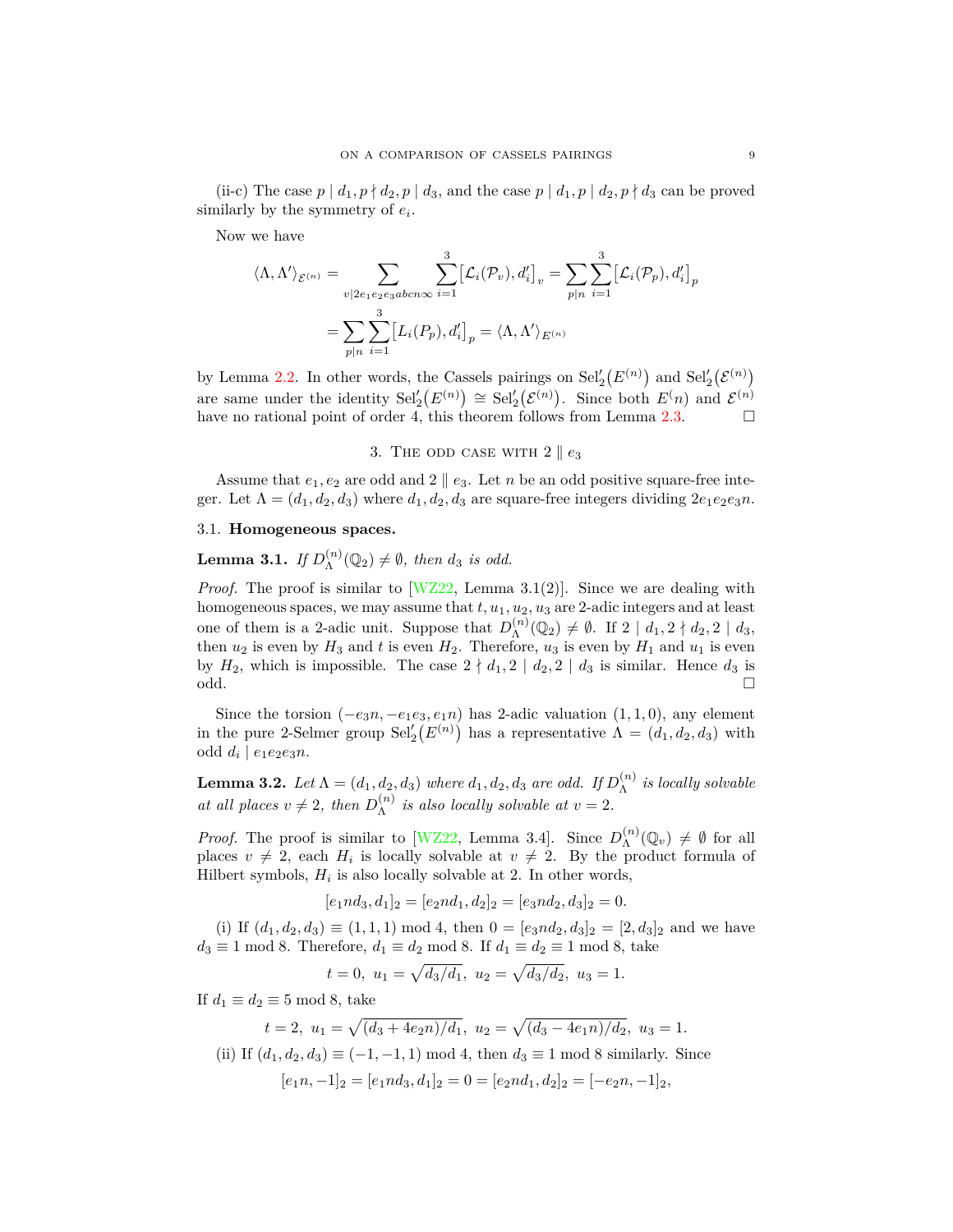we have  $e_1 n \equiv -e_2 n \equiv 1 \mod 4$ . This implies that  $4 | (e_1 + e_2) = -e_3$ , which is impossible.

(iii) If  $d_3 \equiv -1 \mod 4$ , then  $[e_3n d_2, d_3]_2 = 0$ ,  $e_3n d_2 \equiv d_3 + 3 \mod 8$  and

 $(d_1 - e_2n) - (d_2 + e_1n) = d_1 - d_2 + e_3n \equiv 2(d_1 + d_2) \equiv 0 \mod 8.$ 

If  $(d_1, d_2, d_3) \equiv (1, -1, -1) \mod 4$ , then  $[e_2n, -1]_2 = 0$  and  $e_2n \equiv d_1 \mod 4$ . If  $(d_1, d_2, d_3) \equiv (-1, 1, -1) \mod 4$ , then  $[-e_1n, -1]_2 = 0$  and  $e_1n \equiv -d_2 \mod 4$ . If  $d_2 + e_1 n \equiv d_1 - e_2 n \equiv 0 \mod 8$ , take

$$
t = 1, u_1 = \sqrt{e_2 n/d_1}, u_2 = \sqrt{-e_1 n/d_2}, u_3 = 0.
$$

If  $d_2 + e_1 n \equiv d_1 - e_2 n \equiv 4 \mod 8$ , take

$$
t = 1
$$
,  $u_1 = \sqrt{\frac{4d_3 + e_2 n}{d_1}}$ ,  $u_2 = \sqrt{\frac{4d_3 - e_1 n}{d_2}}$ ,  $u_3 = 2$ .

Hence  $D_{\Lambda}^{(n)}$  $\Lambda^{(n)}$  is locally solvable at  $v = 2$ .

Let  $\Lambda = (d_1, d_2, d_3)$  with odd square-free  $d_i | e_1 e_2 e_3 n$ . We will use the notations **x***,* **y***,* **z***, d*e*<sup>i</sup>* in ([2.3](#page-4-3)) and ([2.4\)](#page-4-4).

<span id="page-9-0"></span>**Theorem 3.3.** Let *n* be an odd positive square-free integer coprime with  $e_1e_2e_3$ , *whose prime factors are quadratic residues modulo each odd prime factor of*  $e_1e_2e_3$ .  $If$  Sel<sub>2</sub>( $E/\mathbb{Q}$ )  $\cong$   $(\mathbb{Z}/2\mathbb{Z})^2$ , then the map  $(d_1, d_2, d_3) \mapsto$  **x y**  $\overline{ }$ *induces an isomorphism*  $\text{Sel}'_2(E^{(n)}) \xrightarrow{\sim} \text{Ker} \begin{pmatrix} \mathbf{A} + \mathbf{D}_{-e_3} & \mathbf{D}_{-e_2 e_3} \\ \mathbf{D} & \mathbf{A} + \mathbf{D}_{-e_3} \end{pmatrix}$  $\mathbf{D}_{-e_1e_3}$  **A** +  $\mathbf{D}_{e_3}$  $\overline{\phantom{0}}$ *,*

*where*  $0 < d_i \mid n$ *.* 

*Proof.* Since  $e_1, e_2$  are odd and 2  $\parallel e_3$ , neither (*−ne*<sub>2</sub>*,ne*<sub>3</sub>) nor (*−ne*<sub>3</sub>*,ne*<sub>1</sub>) consists of squares. If  $(-ne_1, ne_2)$  consists of squares, then  $e_1 \equiv -e_2 \mod 4$  and  $4 | e_3$ , which is impossible. Hence  $E(\mathbb{Q})$  contains no point of order 4 by Lemma [2.1.](#page-2-2)

Let  $\Lambda = (d_1, d_2, d_3)$  with odd square-free  $d_i \mid e_1e_2e_3n$  and denote by  $\Lambda =$  $(\tilde{d}_1, \tilde{d}_2, \tilde{d}_3)$ . Similar to the proof of Theorem [2.6](#page-4-2),  $D_{\Lambda}^{(n)}$  $\Lambda^{(n)}(\mathbb{Q}_v) \neq \emptyset$  if and only if  $D_{\tilde{\chi}}^{(1)}$  $\Lambda(\mathbb{Q}_v) \neq \emptyset$  for  $v = \infty$  or odd  $v \mid e_1e_2e_3$ . Hence  $\Lambda \in \text{Sel}_2(E^{(n)}/\mathbb{Q})$  if and only if  $\widetilde{\Lambda} \in \text{Sel}_2(E/\mathbb{Q})$  and  $D_{\Lambda}^{(n)}$  $\Lambda^{(n)}$  is locally solvable at each  $p \mid n$  by Lemmas [3.1](#page-8-0) and [3.2](#page-8-1).

If  $\Lambda \in \text{Sel}_2(E^{(n)}/\mathbb{Q})$ , then  $\widetilde{\Lambda} \in \text{Sel}_2(E/\mathbb{Q})$ . By our assumptions,  $\widetilde{\Lambda}$  is 2-torsion, which should be  $(1, 1, 1)$  or  $(e_2, -e_1, -e_1e_2)$ . If  $\tilde{\Lambda} = (e_2, -e_1, -e_1e_2)$ , then

$$
\Lambda \cdot (ne_2, -ne_1, -e_1e_2) = \Big(\prod_{i=1}^k p_i^{1-x_i}, \prod_{i=1}^k p_i^{1-y_i}, \prod_{i=1}^k p_i^{z_i}\Big).
$$

Hence each element in  $\text{Sel}'_2(E^{(n)})$  has a unique representative  $(d_1, d_2, d_3)$  with  $0 <$  $d_i$  | *n*. Based on this, we can express  $\text{Sel}'_2(E^{(n)})$  in terms of linear algebra by Lemma [2.5](#page-3-1) after a translation of languages.

*Remark* 3.4*.* Since  $\left(\frac{p}{q}\right)$  $\left( \int_{0}^{1} e_1 e_2 e_3 \right)$ , we have  $\mathbf{D}_e = \mathbf{D}_u$ , where  $u \in {\pm 1, \pm 2}$  such that  $e/u \equiv 1 \mod 4$  for any square-free  $e \mid e_1 e_2 e_3$ .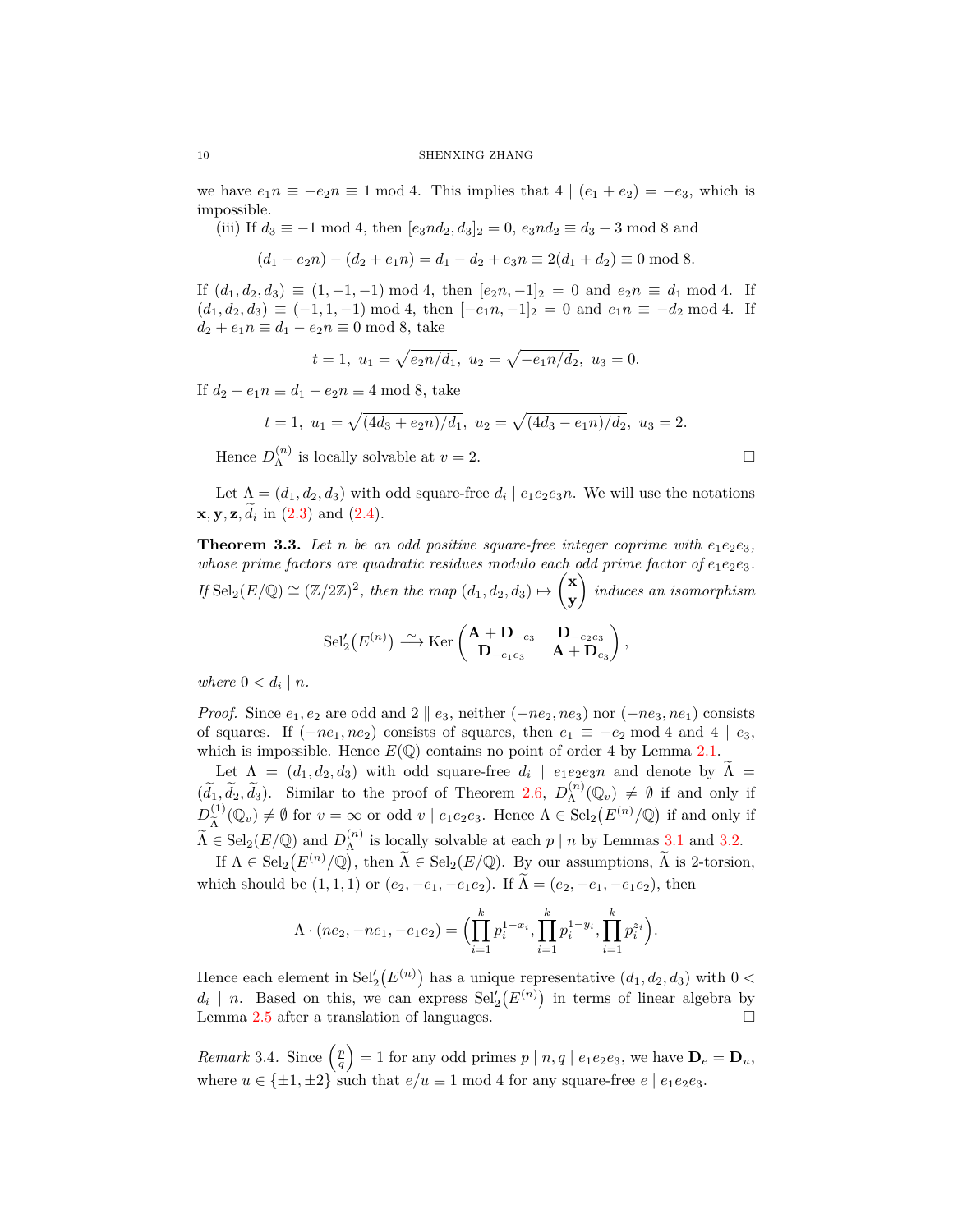3.2. **The Cassels pairing.** Let  $(a, b, c)$  be a primitive triple of integers satisfying  $e_1a^2 + e_2b^2 + e_3c^2 = 0.$ 

Then *a, b, c* are odd. Denote by  $\mathcal{E} = \mathcal{E}_{e_1a^2,e_2b^2}$  and  $\mathcal{E}^{(n)} = \mathcal{E}_{e_1a^2n,e_2b^2n}$ .

<span id="page-10-0"></span>**Theorem 3.5.** *Let n be an odd positive square-free integer coprime with e*1*e*2*e*3*abc, whose prime factors are quadratic residues modulo each odd prime factor of*  $e_1e_2e_3abc$ . *If*  $\text{Sel}_2(E/\mathbb{Q}) \cong \text{Sel}_2(\mathcal{E}/\mathbb{Q}) \cong (\mathbb{Z}/2\mathbb{Z})^2$ , then the following are equivalent:

- (1)  $\text{rank}_{\mathbb{Z}} E^{(n)}(\mathbb{Q}) = 0 \text{ and } \text{III}(E^{(n)}/\mathbb{Q}) \cong (\mathbb{Z}/2\mathbb{Z})^{2t}$ ;
- (2) rank  $\mathcal{E}^{(n)}(\mathbb{Q}) = 0$  and  $\mathop{\mathrm{III}}\nolimits(\mathcal{E}^{(n)}/\mathbb{Q}) \cong (\mathbb{Z}/2\mathbb{Z})^{2t}$ .

*Proof.* As shown in the proof of Theorem [3.3](#page-9-0), both  $E^{(n)}$  and  $\mathcal{E}(\mathbb{Q})^{(n)}$  have no rational point of order 4. Since the matrix in Theorem [3.3](#page-9-0) does not depend on *a, b, c*, we have a canonical isomorphism

$$
\mathrm{Sel}'_2(E^{(n)}) \cong \mathrm{Sel}'_2(\mathcal{E}^{(n)}).
$$

By choosing suitable signs, we may assume that  $a \equiv b \equiv c \equiv 1 \mod 4$ . Let  $\Lambda =$  $(d_1, d_2, d_3), \Lambda' = (d'_1, d'_2, d'_3) \in Sel_2'(E^{(n)})$  with  $0 < d_i, d'_i \mid n$ . We will use the notations  $\mathcal{D}, \mathcal{H}, \mathcal{Q}, \mathcal{L}, \mathcal{P}, D, H, Q, L, P, \alpha_i, \beta_i, \gamma_i$  in the proof of Theorem [2.7.](#page-5-0)

(i) The case odd  $v \mid e_1e_2e_3abcn$ . The proof is similar to the proof of Theorem [2.7.](#page-5-0)

(ii) The case  $v = 2$ . As shown in Lemma [3.2](#page-8-1), the case  $(d_1, d_2, d_3) \equiv (-1, -1, 1) \mod 3$ 4 is impossible.

(ii-a) The case  $(d_1, d_2, d_3) \equiv (1, 1, 1) \mod 4$ . As shown in Lemma [3.2](#page-8-1), if  $d_1 \equiv$  $d_2 \equiv 1 \mod 8$ , take  $\mathcal{P}_2 = (0, 1/\sqrt{d_1}, 1/\sqrt{d_2}, 1/\sqrt{d_3}) = P_2$ . Then

$$
\mathcal{L}_1(\mathcal{P}_2) = \beta_1 \sqrt{d_2} - \gamma_1 \sqrt{d_3} = L_1(P_2), \n\mathcal{L}_2(\mathcal{P}_2) = \beta_2 \sqrt{d_3} - \gamma_2 \sqrt{d_1} = L_2(P_2), \n\mathcal{L}_3(\mathcal{P}_2) = \beta_3 \sqrt{d_1} - \gamma_3 \sqrt{d_2} = L_3(P_2).
$$

If  $d_1 \equiv d_2 \equiv 5 \mod 8$ , denote by

$$
\mathcal{U} = \sqrt{(d_3 + 4e_2b^2n)d_1}, \quad \mathcal{V} = \sqrt{(d_3 - 4e_1a^2n)d_2},
$$
  

$$
U = \sqrt{(d_3 + 4e_2n)d_1}, \quad \mathcal{V} = \sqrt{(d_3 - 4e_1n)d_2}
$$

with  $U \equiv V \equiv U \equiv V \equiv 1 \mod 4$ . Since  $U^2 \equiv U^2 \mod 32$ , we have  $U \equiv$ *U* mod 16. Similarly,  $V \equiv V \mod 16$ . Take  $P_2 = (2, \mathcal{U}/d_1, \mathcal{V}/d_2, 1)$ , then  $P_2 =$  $(2, U/d_1, V/d_2, 1)$  and

$$
\mathcal{L}_1(\mathcal{P}_2) \equiv 2e_1an\alpha_1 + \beta_1 V - d_3\gamma_1 \equiv L_1(P_2),
$$
  

$$
\mathcal{L}_2(\mathcal{P}_2) \equiv 2e_2bn\alpha_2 + d_3\beta_2 - \gamma_2 U \equiv L_2(P_2),
$$
  

$$
\mathcal{L}_3(\mathcal{P}_2) \equiv 2e_3cn\alpha_3 + \beta_3 U - \gamma_3 V \equiv L_3(P_2)
$$

modulo 8. If  $\alpha_1$  is odd, then exactly one of  $\beta_1$  and  $\gamma_1$  is odd. Thus  $\mathcal{L}_1(\mathcal{P}_2)$  is odd. If  $\alpha_1$  is even, then both of  $\beta_1$  and  $\gamma_1$  are odd. By choosing a suitable sign of  $\gamma_1$ , we may assume that  $2 \parallel (\beta_1 - \gamma_1)$ . Therefore,  $2 \parallel \mathcal{L}_1(\mathcal{P}_2)$ . Similarly, we may assume that  $2 \parallel \mathcal{L}_2(\mathcal{P}_2)$ . Note that  $\beta_3, \gamma_3$  are odd. By choosing a suitable sign of  $\gamma_3$ , we may assume that  $2 \parallel \mathcal{L}_3(\mathcal{P}_2)$ . Since  $\mathcal{L}_i(\mathcal{P}_2) \equiv L_i(P_2) \mod 8$ , we have

$$
[\mathcal{L}_i(\mathcal{P}_2), d_i']_2 = [L_i(P_2), d_i']_2.
$$

(ii-b) The case  $d_3 \equiv -1 \mod 4$ . As shown in Lemma [3.2,](#page-8-1)

 $e_1 n + d_2 \equiv e_2 n - d_1 \equiv 0 \mod 4$  and  $(e_1 n + d_2) - (e_2 n - d_1) \equiv 0 \mod 8$ .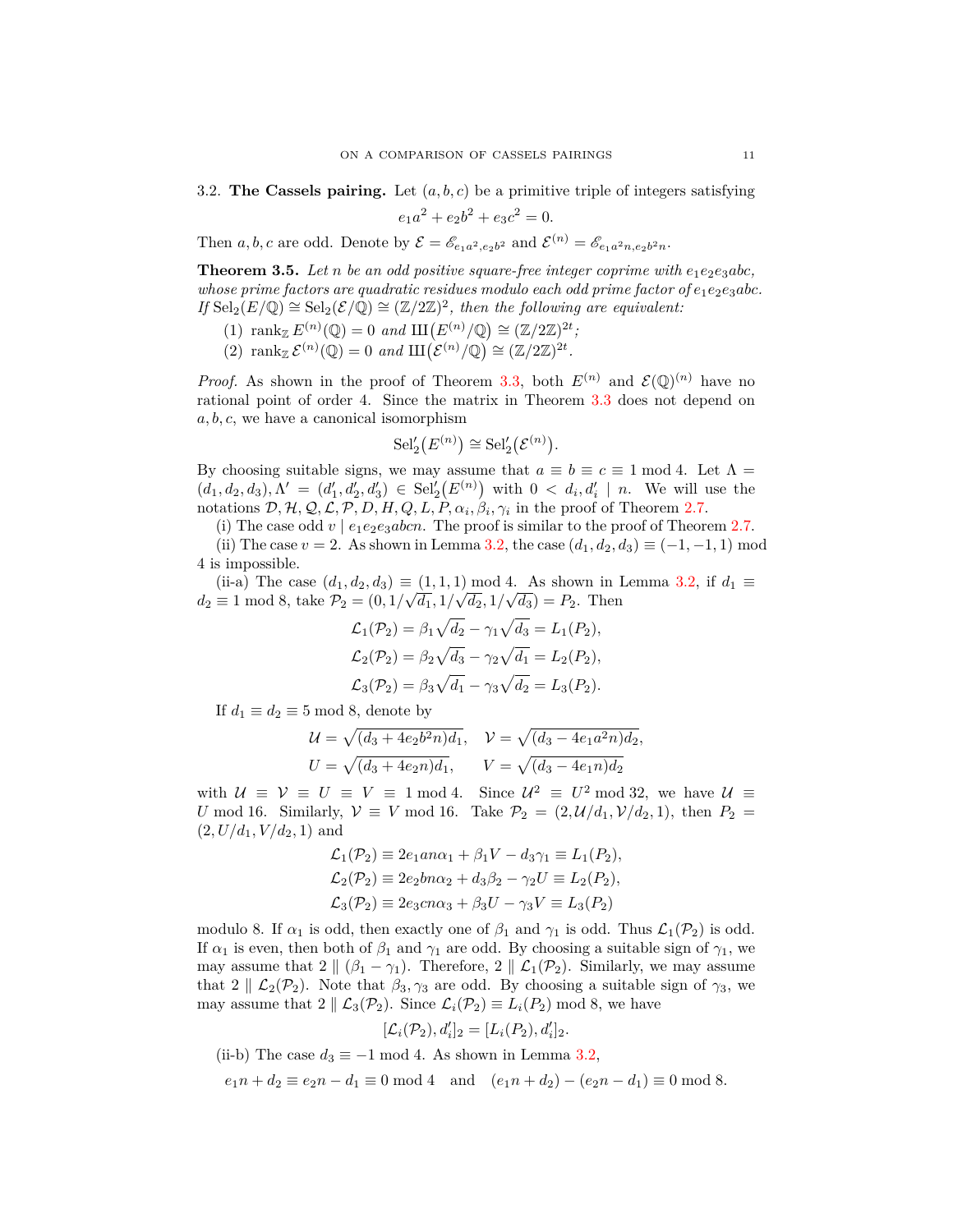If  $e_1n + d_2 \equiv e_2n - d_1 \equiv 0 \mod 8$ , take  $\mathcal{P}_2 = (1, bu/d_1, av/d_2, 0)$  where  $u^2 =$  $e_2nd_1, v^2 = -e_1nd_2$ . Then  $P_2 = (1, u/d_1, v/d_2, 0)$  and

$$
\mathcal{L}_1(\mathcal{P}_2) = ae_1n\alpha_1 + a\beta_1v = aL_1(P_2),
$$
  
\n
$$
\mathcal{L}_2(\mathcal{P}_2) = be_2n\alpha_2 - b\gamma_2u = bL_2(P_2),
$$
  
\n
$$
\mathcal{L}_3(\mathcal{P}_2) = -a\gamma_3v + b\beta_3u + ce_3n\alpha_3.
$$

Since

$$
\frac{(-\gamma_3 v)^2}{e_1} + \frac{(\beta_3 u)}{e_2} + \frac{(e_3 n \alpha_3)^2}{e_3} = n(-d_2 \gamma_3^2 + d_1 \beta_3^2 + e_3 n \alpha_3^2) = 0,
$$

we have

$$
\mathcal{L}_3(\mathcal{P}_2)L_3(P_2) = \frac{1}{2}(a+b)(a+c)(b+c)\left(\frac{e_3n\alpha_3}{a+b} + \frac{\beta_3u}{a+c} - \frac{\gamma_3v}{b+c}\right)^2
$$

by Lemma [2.9.](#page-6-0) Therefore,

$$
[\mathcal{L}_1(\mathcal{P}_2), d'_1]_2 = [L_1(P_2), d'_1]_2 + [a, d'_1]_2 = [L_1(P_2), d'_1]_2,
$$
  
\n
$$
[\mathcal{L}_2(\mathcal{P}_2), d'_2]_2 = [L_2(P_2), d'_2]_2 + [b, d'_2]_2 = [L_2(P_2), d'_2]_2,
$$
  
\n
$$
[\mathcal{L}_3(\mathcal{P}_2), d'_3]_2 = [L_3(P_2), d'_3]_2 + [2(a+b)(a+c)(b+c), d'_3]_2 = [L_3(P_2), d'_3]_2
$$

by Lemma [2.8.](#page-5-1)

If  $e_1 n + d_2 \equiv e_2 n - d_1 \equiv 4 \mod 8$ , denote by

$$
\mathcal{U} = \sqrt{(4d_3b^{-2} + e_2n)d_1}, \quad \mathcal{V} = \sqrt{(4d_3a^{-2} - e_1n)d_2},
$$
  

$$
U = \sqrt{(4d_3 + e_2n)d_1}, \qquad V = \sqrt{(4d_3 - e_1n)d_2}
$$

with  $U \equiv V \equiv U \equiv V \equiv 1 \mod 4$ . Similar to (ii-a), we have  $U \equiv U, V \equiv V \mod 16$ . Take  $P_2 = (1, b\mathcal{U}/d_1, a\mathcal{V}/d_2, 2)$ , then  $P_2 = (1, U/d_1, V/d_2, 2)$  and

$$
\mathcal{L}_1(\mathcal{P}_2) \equiv a e_1 n \alpha_1 + a \beta_1 V - 2 d_3 \gamma_1,
$$
  
\n
$$
\mathcal{L}_2(\mathcal{P}_2) \equiv b e_2 n \alpha_2 + 2 d_3 \beta_2 - b \gamma_2 U,
$$
  
\n
$$
\mathcal{L}_3(\mathcal{P}_2) \equiv -a \gamma_3 V + b \beta_3 U + c e_3 n \alpha_3
$$

modulo 16.

If  $\gamma_1$  is odd, then exactly one of  $\alpha_1$  and  $\beta_1$  is odd. Thus  $\mathcal{L}_1(\mathcal{P}_2)$  is odd. If  $\gamma_1$  is even, then both of  $\alpha_1$  and  $\beta_1$  are odd. By choosing a suitable sign of  $\alpha_1$ , we may assume that  $4 | (\alpha_1 + \beta_1)$ . Therefore,  $2 || \mathcal{L}_1(\mathcal{P}_2)$ . Since  $\mathcal{L}_1(\mathcal{P}_2) \equiv aL_1(P_2) \mod 8$ , we have

$$
[\mathcal{L}_1(\mathcal{P}_2), d_1']_2 = [L_1(P_2), d_1']_2 + [a, d_1']_2 = [L_1(P_2), d_1']_2.
$$

Similarly, we may assume that  $2 \parallel \mathcal{L}_2(\mathcal{P}_2)$  by choosing a suitable sign of  $\alpha_2$ . Since  $\mathcal{L}_2(\mathcal{P}_2) \equiv aL_2(P_2) \mod 8$ , we have

$$
[\mathcal{L}_2(\mathcal{P}_2), d'_2]_2 = [L_2(P_2), d'_2]_2 + [b, d'_2]_2 = [L_2(P_2), d'_2]_2.
$$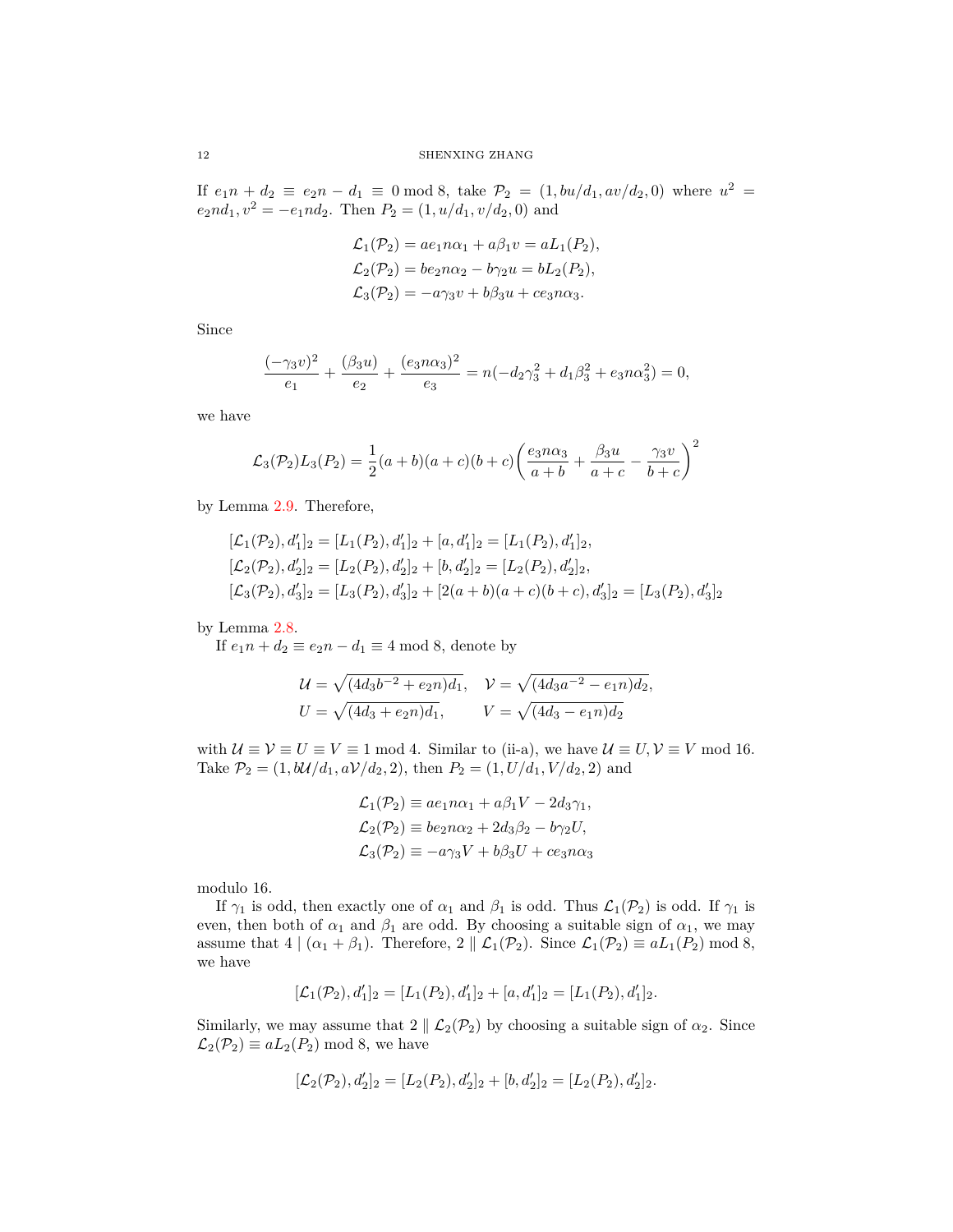Clearly,  $\beta_3$  and  $\gamma_3$  are odd. By choosing a suitable sign of  $\gamma_3$ , we may assume that  $2 \parallel \mathcal{L}_3(\mathcal{P}_2)$  and  $2 \parallel L_3(\mathcal{P}_2)$ . Since

$$
\frac{1}{4} \left( \frac{(-\gamma_3 V)^2}{e_1} + \frac{(\beta_3 U)^2}{e_2} + \frac{(e_3 n \alpha_3)^2}{e_3} \right)
$$
  
=  $d_3 \left( \frac{d_1 \beta_3^2}{e_2} + \frac{d_2 \gamma_3^2}{e_1} \right) + \frac{1}{4} n (e_3 n \alpha_3^2 + d_1 \beta_3^2 - d_2 \gamma_3^2)$   
=  $d_3 (d_1 e_2 + d_2 e_1) \equiv d_3 ((e_2 n - 4) e_2 + (4 - e_1 n) e_1)$   
=  $4d_3 (-e_2 + e_1) \equiv 0 \mod 8$ 

and  $4 | (e_1a + e_2b + e_3c)$ , the odd number

$$
\frac{\mathcal{L}_3(\mathcal{P}_2)}{2} \cdot \frac{L_3(P_2)}{2} \equiv \frac{1}{8}(a+b)(a+c)(b+c)\left(-\frac{\gamma_3 V}{b+c} + \frac{\beta_3 U}{c+a} + \frac{e_3 n \alpha_3}{a+b}\right)^2 \mod 8
$$

is congruent to 1 modulo 4 by Lemmas [2.9](#page-6-0) and [2.8.](#page-5-1) Therefore

$$
[\mathcal{L}_3(\mathcal{P}_2), d_3']_2 = [L_3(P_2), d_3']_2.
$$

The rest part is similar to the proof of Theorem [2.7](#page-5-0).

$$
\Box
$$

# 4. The even case

Assume that  $2 \parallel e_1, 2 \parallel e_2, 4 \mid e_3$  and  $E^{(n)}$  has no rational point of order 4. Write  $e_i = 2f_i$ . Let *n* be an odd positive square-free integer. Let  $\Lambda = (d_1, d_2, d_3)$  where  $d_1, d_2, d_3$  are square-free divisors of  $2f_1f_2f_3n$ .

4.1. **Homogeneous spaces.** Recall that  $D_{\Lambda}^{(n)}$  $\Lambda^{(n)}$  is defined as

$$
\begin{cases} H_1: & 2f_1nt^2 + d_2u_2^2 - d_3u_3^2 = 0, \\ H_2: & 2f_2nt^2 + d_3u_3^2 - d_1u_1^2 = 0, \\ H_3: & 2f_3nt^2 + d_1u_1^2 - d_2u_2^2 = 0 \end{cases}
$$

and the 2-torsion points of  $E^{(n)}$  correspond to

$$
(1,1,1), (-2f_3n,-f_1f_3,2f_1n), (-f_2f_3,2f_3n,-2f_2n), (2f_2n,-2f_1n,-f_1f_2).
$$

These triples have 2-valuations  $(0, 0, 0), (0, 1, 1), (1, 0, 1), (1, 1, 0)$  (not correspondingly). Hence any element in the pure 2-Selmer group  $\text{Sel}'_2(E^{(n)})$  has a unique representative  $\Lambda = (d_1, d_2, d_3)$  with odd  $d_i | e_1 e_2 e_3 n$ .

<span id="page-12-0"></span>**Lemma 4.1.** *Let*  $\Lambda = (d_1, d_2, d_3)$  *where*  $d_1, d_2, d_3$  *are odd. If*  $D_{\Lambda}^{(n)}$  $\Lambda^{(n)}(\mathbb{Q}_2) \neq \emptyset$ , then  $d_3 \equiv 1 \mod 4$ .

*Proof.* Since  $v_2(t) \ge v_2(u_3) = v_2(u_2)$  by  $H_1$  and  $v_2(t) \ge v_2(u_1) = v_2(u_3)$  by  $H_2$ , we may assume that  $u_1, u_2, u_3$  are 2-adic units and  $t$  is a 2-adic integer. Then

$$
2f_3nt^2 = d_2u_2^2 - d_1u_1^2 \equiv d_2 - d_1 \bmod 8.
$$

This implies that  $d_2 \equiv d_1 \mod 4$  and then  $d_3 \equiv 1 \mod 4$ .

<span id="page-12-1"></span>**Lemma 4.2.** *Let*  $\Lambda = (d_1, d_2, d_3)$  *where*  $d_1, d_2, d_3$  *are odd and*  $d_3 \equiv 1 \text{ mod } 4$ *. If*  $D_{\Lambda}^{(n)}$  $\lambda^{(n)}$  *is locally solvable at all places*  $v \neq 2$ *, then*  $D_{\Lambda}^{(n)}$ Λ *is also locally solvable at*  $v = 2$ .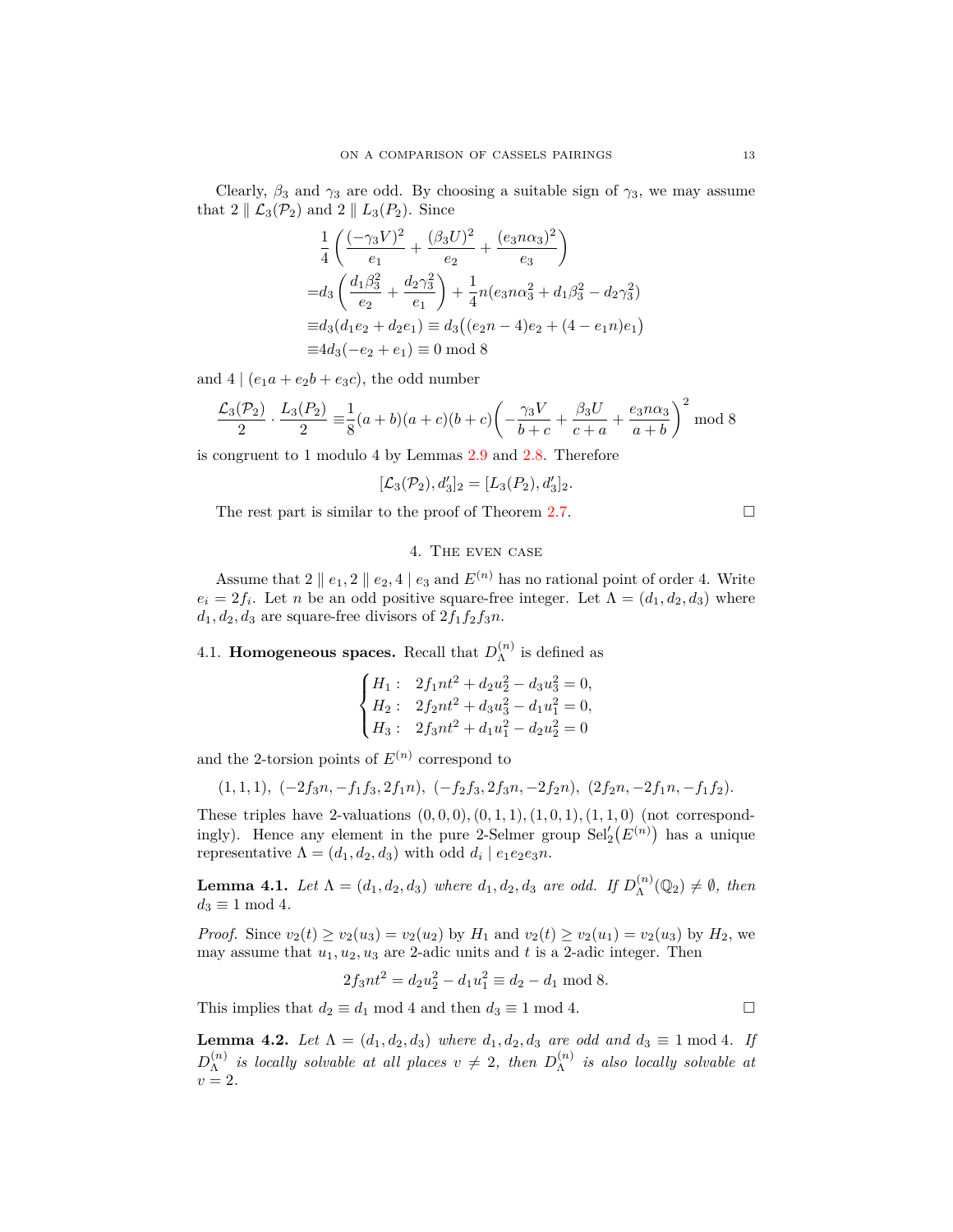*Proof.* Similar to Lemma [3.2,](#page-8-1) we have

 $[2f_1nd_3, d_1]_2 = [2f_2nd_1, d_2]_2 = [2f_3nd_2, d_3]_2 = 0.$ If  $(d_1, d_2, d_3) \equiv (1, 1, 1) \mod 4$ , then  $d_1 \equiv d_2 \equiv d_3 \equiv 1 \mod 8$ . Take  $t = 0, u_1 = \sqrt{d_3/d_1}, u_2 = \sqrt{d_3/d_2}, u_3 = 1.$ 

If  $(d_1, d_2, d_3) \equiv (-1, -1, 1) \mod 4$ , then  $2f_1nd_3 \equiv d_1 + 3$  and  $2f_2nd_1 \equiv d_2 +$ 3 mod 8. In other words,  $2f_1 n \equiv d_2 + 3d_3$  mod 8 and  $2f_2 n \equiv d_3 + 3d_1$  mod 8. Take  $t = u_3 = 1$ , then

$$
u_1^2 = (d_3 + 2f_2n)/d_1 \equiv 2d_2 + 3 \equiv 1 \mod 8
$$

and

$$
u_2^2 = (d_3 - 2f_1n)/d_2 \equiv -2d_1 - 1 \equiv 1 \mod 8.
$$
  
locally solvable at  $v = 2$ 

Hence  $D_{\Lambda}^{(n)}$  $\Lambda^{(n)}$  is locally solvable at  $v = 2$ .

<span id="page-13-0"></span>**Lemma 4.3.** *Assume that n is coprime with e*1*e*2*e*3*. If q is an odd prime factor of*  $e_i$ *, then*  $D_{\Lambda}^{(n)}$  $\Lambda^{(n)}(\mathbb{Q}_q) \neq \emptyset$  *if and only if*  $q \nmid d_i$  *and* 

\n- \n
$$
\begin{aligned}\n \left( \frac{d_i}{q} \right) &= 1, \text{ if } q \nmid d_{i+1}; \\
 \left( \frac{e_{i+1} n d_i}{q} \right) &= 1, \text{ if } q \mid d_{i+1}, q^2 \nmid e_i; \\
 \left( \frac{e_{i+1} n}{q} \right) &= \left( \frac{d_i}{q} \right) = 1, \text{ if } q \mid d_{i+1}, q^2 \mid e_i.\n \end{aligned}
$$
\n
\n

*Proof.* By the symmetry, we only need to consider the case  $i = 1$ . Assume that  $D_\Lambda(\mathbb{Q}_q) \neq \emptyset$ . Since we are dealing with homogeneous spaces, we may assume that  $t, u_1, u_2, u_3$  are *q*-adic integers and at least one of them is a *q*-adic unit. If  $q | d_1, q | d_2, q \nmid d_3$ , then  $q | u_3$  by  $H_1$  and  $q | t$  by  $H_3$ . Therefore,  $q | u_1$  by  $H_2$ and  $q \mid u_2$  by  $H_3$ , which is impossible. Similarly, the case  $q \mid d_1, q \nmid d_2, q \mid d_3$  is also impossible. Hence  $q \nmid d_1$ .

If  $q \nmid d_2 d_3$ , then  $\left(\frac{d_1}{q}\right)$  $=\left(\frac{d_2d_3}{q}\right)$  $= 1$  by *H*<sub>1</sub>. Conversely, if  $\left(\frac{d_1}{q}\right)$  $= 1$ , then we take

$$
u_2 = d_1 d_3 / d_2,
$$
  
\n
$$
u_1^2 = d_3 - e_3 nt^2 / d_1,
$$
  
\n
$$
u_3^2 = d_1 + e_1 nt^2 / d_3 \equiv d_1 \mod q,
$$

where  $t \in \mathbb{Z}_q$  such that  $d_3 - e_3nt^2/d_1$  is a square in  $\mathbb{Z}_q$ . In fact, if  $e_3nd_2$  is quadratic residue modulo *q*, then we may take  $t = \sqrt{\frac{d_1 d_3}{e_3 n}}$  and  $u_1 = 0$ ; if not, then there exists *t* ∈ {0, 1, . . . ,  $(q-1)/2$ } such that  $d_3 - e_3nt^2/d_1$  mod *q* is a nonzero square. Hence  $D_\Lambda(\mathbb{Q}_q)$  is non-empty.

If  $q \mid d_2, q \mid d_3$  and  $q^2 \nmid e_1$ , then  $\left(\frac{e_2 n d_1}{q}\right)$  $= 1$  by  $H_2$ . Conversely, if  $\left(\frac{e_2n d_1}{q}\right)$  $= 1,$ then we take

$$
u_2^2 = d_1 d_3 / d_2,
$$
  
\n
$$
u_1^2 = d_3 - e_3 nt^2 / d_1 \equiv e_2 nt^2 / d_1 \mod q,
$$
  
\n
$$
u_3^2 = d_1 + e_1 nt^2 / d_3.
$$

Similar to the previous case, there exists  $t \in \mathbb{Z}_q$  such that  $d_1 + e_1 t^2 / d_3$  is a square in  $\mathbb{Z}_q$ . Hence  $D_\Lambda(\mathbb{Q}_q)$  is non-empty.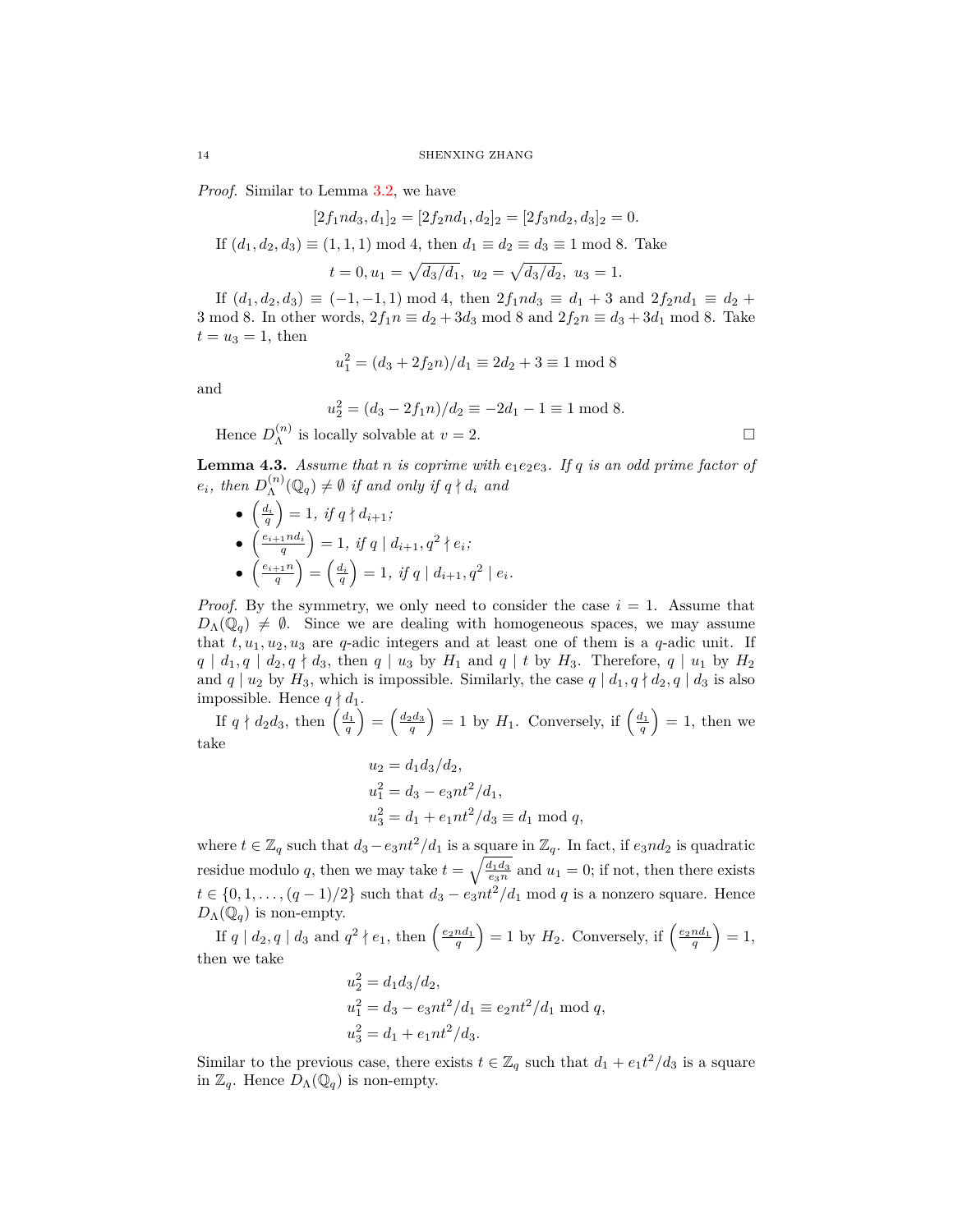If 
$$
q | d_2, q | d_3
$$
 and  $q^2 | e_1$ , then  $\left(\frac{d_1}{q}\right) = \left(\frac{d_2 d_3}{q}\right) = 1$  by  $H_1$  and  $\left(\frac{e_2 n d_1}{q}\right) = 1$  by  
\n $H_2$ . Conversely, if  $\left(\frac{e_2 n}{q}\right) = \left(\frac{d_1}{q}\right) = 1$ , then  $\left(\frac{-e_3 n d_1}{q}\right) = 1$  and we take  
\n $u_2^2 = d_1 d_3 / d_2$ ,  
\n $u_1^2 = d_3 - e_3 n t^2 / d_1 \equiv e_2 n t^2 / d_1 \mod q$ ,  
\n $u_3^2 = d_1 + e_1 n t^2 / d_3 \equiv d_1 \mod q$ .

Hence  $D_{\Lambda}(\mathbb{Q}_q)$  is non-empty.

Let  $\Lambda = (d_1, d_2, d_3) \in Sel'_2(E^{(n)})$  with odd  $d_i | e_1e_2e_3n$  and  $d_3 \equiv 1 \mod 4$ . We will use the notations **x**, **y**, **z** in [\(2.3\)](#page-4-3). If  $e_2 > 0$  and  $e_3 < 0$ , or all  $p_i \equiv 1 \mod 4$ , write

(4.1) 
$$
d_1 = p_1^{x_1} \cdots p_k^{x_k} \cdot \tilde{d}_1,
$$

$$
d_2 = p_1^{y_1} \left(\frac{-1}{p_1}\right)^{z_1} \cdots p_k^{y_k} \left(\frac{-1}{p_1}\right)^{z_k} \cdot \tilde{d}_2,
$$

$$
d_3 = (p_1^*)^{z_1} \cdots (p_k^*)^{z_k} \cdot \tilde{d}_3
$$

where  $p^* = \left(\frac{-1}{p}\right)$  $\left( \rho \right)$  *p*. Then  $\widetilde{d}_1 \widetilde{d}_2 \widetilde{d}_3 \in \mathbb{Q}^{\times 2}$ .

<span id="page-14-0"></span>**Theorem 4.4.** Let *n* be an odd positive square-free integer coprime with  $e_1e_2e_3$ , *whose prime factors are quadratic residues modulo each odd prime factor of*  $e_1e_2e_3$ *. Assume that*

- both  $E$  and  $E^{(n)}$  have no rational point of order 4;
- $e_2 > 0$  *and*  $e_3 < 0$ *, or all*  $p_i \equiv 1 \mod 4$ *;*
- $\left(\frac{p^*}{q}\right)$  $= 1$  *for any odd primes*  $p | n, q | e_2e_3$ .

 $If$  Sel<sub>2</sub>( $E/\mathbb{Q}$ )  $\cong$   $(\mathbb{Z}/2\mathbb{Z})^2$ *, then the map*  $(d_1, d_2, d_3) \mapsto$  **x z**  $\overline{\phantom{0}}$ *induces an isomorphism* (*n*) *<sup>∼</sup>−→* Ker **A** + **D***e*<sup>2</sup> **D***−e*2*e*<sup>3</sup>  $\overline{\phantom{0}}$ *,*

$$
\mathrm{Sel}'_2(E^{(n)}) \xrightarrow{\sim} \mathrm{Ker}\begin{pmatrix} \mathbf{A} + \mathbf{D}_{e_2} & \mathbf{D}_{-e_2 e_3} \\ \mathbf{D}_{-e_1 e_2} & \mathbf{A}^{\mathrm{T}} + \mathbf{D}_{e_2} \end{pmatrix}.
$$

*where*  $d_i | n, d_1 > 0, d_3 \equiv 1 \mod 4$ .

*Proof.* Let  $\Lambda = (d_1, d_2, d_3)$  with odd square-free  $d_i \mid e_1e_2e_3n$  and denote by  $\Lambda =$  $(\tilde{d}_1, \tilde{d}_2, \tilde{d}_3)$ . If all  $p_i \equiv 1 \mod 4$ , then  $sgn(d_i) = sgn(\tilde{d}_i)$ . If  $e_2 > 0, e_3 < 0$ , then  $sgn(d_1) = sgn(\tilde{d}_1)$ . Hence  $D_{\Lambda}^{(n)}$  $\mathcal{L}_{\Lambda}^{(n)}(\mathbb{R}) \neq \emptyset$  if and only if  $D_{\widetilde{\Lambda}}^{(1)}$  $\widetilde{A}^{(1)}(\mathbb{R}) \neq \emptyset$  by Lemma [2.4.](#page-3-0)

One can show that  $n, d_i/\tilde{d_i} \in \mathbb{Q}_q^{\times 2}$  where *q* is an odd prime factor of  $e_i$  by our assumptions. Therefore,  $D_{\Lambda}^{(n)}$  $\mathcal{L}_{\Lambda}^{(n)}(\mathbb{Q}_q) \neq \emptyset$  if and only if  $D_{\widetilde{\Lambda}}^{(1)}$  $\tilde{\Lambda}^{(1)}(\mathbb{Q}_q) \neq \emptyset$  by Lemma [4.3.](#page-13-0) Hence  $\Lambda \in \text{Sel}_2(E^{(n)}/\mathbb{Q})$  if and only if  $\widetilde{\Lambda} \in \text{Sel}_2(E/\mathbb{Q})$  and  $D_{\Lambda}^{(n)}$  $\Lambda^{(n)}$  is locally solvable at each *p* | *n* by Lemmas [4.1,](#page-12-0) [4.2](#page-12-1) and the fact  $d_3 \equiv \tilde{d}_3 \equiv 1 \mod 4$ .

If  $\Lambda \in \text{Sel}_2(E^{(n)}/\mathbb{Q})$ , then  $\widetilde{\Lambda} \in \text{Sel}_2(E/\mathbb{Q})$ . By our assumptions,  $\widetilde{\Lambda} = (1,1,1)$ . Hence each element in  $\text{Sel}'_2(E^{(n)})$  has a unique representative  $(d_1, d_2, d_3)$  with  $d_i$  $n, d_1 > 0, d_3 \equiv 1 \mod 4$ . Based on this, we can express  $\text{Sel}'_2(E^{(n)})$  in terms of linear algebra by Lemma [2.5](#page-3-1) after a translation of languages. One need the fact that

$$
([p_i^*, -n]_{p_j})_{i,j} = \mathbf{A}^{\mathrm{T}} + \mathbf{D}_{-1}.
$$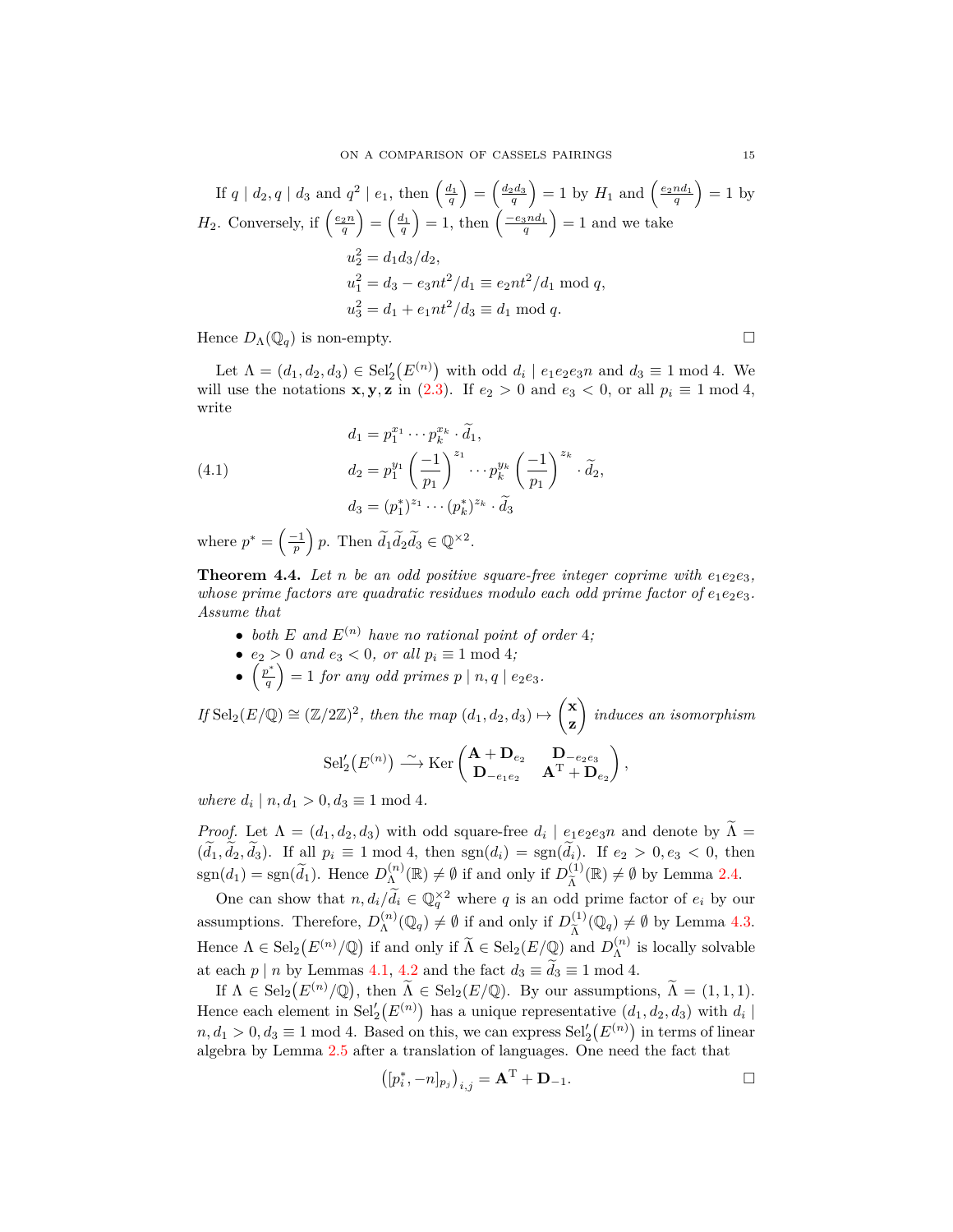If  $e_3 > 0$  and  $e_1 < 0$ , write

$$
d_1 = p_1^{x_1} \left(\frac{-1}{p_1}\right)^{z_1} \cdots p_k^{x_k} \left(\frac{-1}{p_1}\right)^{z_k} \cdot \widetilde{d}_1,
$$
  
\n
$$
d_2 = p_1^{y_1} \cdots p_k^{y_k} \cdot \widetilde{d}_2,
$$
  
\n
$$
d_3 = (p_1^*)^{z_1} \cdots (p_k^*)^{z_k} \cdot \widetilde{d}_3.
$$

Then  $d_1 d_2 d_3 \in \mathbb{Q}^{\times 2}$ . Similar to Theorem [4.4,](#page-14-0) we have:

<span id="page-15-1"></span>**Theorem 4.5.** Let *n* be an odd positive square-free integer coprime with  $e_1e_2e_3$ , *whose prime factors are quadratic residues modulo each odd prime factor of*  $e_1e_2e_3$ *. Assume that*

- both  $E$  and  $E^{(n)}$  have no rational point of order 4;
- $e_3 > 0$  *and*  $e_1 < 0$ ;
- $\left(\frac{p^*}{q}\right)$  $\left( \int_{0}^{a} \right) = 1$  *for any odd primes*  $p \mid n, q \mid e_1e_3$ *.*

*If* Sel<sub>2</sub>( $E/\mathbb{Q}$ ) ≅ ( $\mathbb{Z}/2\mathbb{Z}$ )<sup>2</sup>, then the map ( $d_1, d_2, d_3$ )  $\mapsto$  **y z**  $\overline{ }$ *induces an isomorphism*  $\text{Sel}'_2(E^{(n)}) \stackrel{\sim}{\longrightarrow} \text{Ker}\begin{pmatrix} \mathbf{A} + \mathbf{D}_{-e_1} & \mathbf{D}_{-e_1e_3} \\ \mathbf{D} & \mathbf{A}^T + \mathbf{D} \end{pmatrix}$  $D_{-e_1e_2}$  **A**<sup>T</sup> +  $D_{-e_1}$  $\overline{ }$ *,*

*where*  $d_i | n, d_2 > 0, d_3 \equiv 1 \mod 4$ .

4.2. **The Cassels pairing.** Let  $(a, b, c)$  be a primitive triple of odd integers satisfying

$$
e_1a^2 + e_2b^2 + e_3c^2 = 0.
$$

Denote by  $\mathcal{E} = \mathscr{E}_{e_1a^2,e_2b^2}$  and  $\mathcal{E}^{(n)} = \mathscr{E}_{e_1a^2n,e_2b^2n}$ .

<span id="page-15-0"></span>**Theorem 4.6.** Let *n* be an odd positive square-free integer coprime with  $e_1e_2e_3abc$ , *whose prime factors are quadratic residues modulo each odd prime factor of*  $e_1e_2e_3abc$ . *Assume that*

- *both*  $E$  *and*  $E^{(n)}$  *have no rational point of order* 4*;*
- *if*  $e_2 > 0$  *and*  $e_3 < 0$ *, then*  $\left(\frac{p^*}{q}\right)$  $\left( \int_{0}^{a} 1 \text{ for any odd primes } p \mid n, q \mid e_2e_3bc; \right)$
- *if*  $e_3 > 0$  *and*  $e_1 < 0$ *, then*  $\left(\frac{p^*}{q}\right)$  $\left( \int_{0}^{\infty} 1 \text{ for any odd primes } p \mid n, q \mid e_1e_3ac; \right)$
- *if*  $e_1 > 0$  *and*  $e_2 < 0$ *, then*  $p \equiv 1 \mod 4$  *for any odd primes*  $p \mid n$ *.*

*If* Sel<sub>2</sub>( $E$ / $\mathbb{Q}$ )  $\cong$  Sel<sub>2</sub>( $\mathcal{E}$ / $\mathbb{Q}$ )  $\cong$  ( $\mathbb{Z}/2\mathbb{Z}$ )<sup>2</sup>, then the following are equivalent:

- (1)  $\text{rank}_{\mathbb{Z}} E^{(n)}(\mathbb{Q}) = 0 \text{ and } \text{III}(E^{(n)}/\mathbb{Q}) \cong (\mathbb{Z}/2\mathbb{Z})^{2t}$ ;
- (2) rank  $\mathcal{E}^{(n)}(\mathbb{Q}) = 0$  and  $\text{III}(\mathcal{E}^{(n)}/\mathbb{Q}) \cong (\mathbb{Z}/2\mathbb{Z})^{2t}$ .

Since  $\left(\frac{p}{q}\right)$  $= 1$ , we have that  $\left(\frac{p^*}{q}\right)$  $= 1$  if and only if  $p \equiv 1 \mod 4$  or  $q \equiv 1 \mod 4$ . Hence this theorem is the same as Theorem [1.2.](#page-1-1)

*Proof.* Similar to the proof of Theorem [2.7](#page-5-0), both  $E^{(n)}$  and  $\mathcal{E}(\mathbb{Q})^{(n)}$  have no rational point of order 4. By choosing suitable signs, we may assume that  $a \equiv b \equiv c \equiv$ 1 mod 4.

Assume that  $e_2 > 0$  and  $e_3 < 0$ , or all prime factors of *n* are congruent to 1 modulo 4. Since the matrix in Theorem [4.4](#page-14-0) does not depend on *a, b, c*, we have a canonical isomorphism

$$
\mathrm{Sel}'_2(E^{(n)}) \cong \mathrm{Sel}'_2(\mathcal{E}^{(n)}).
$$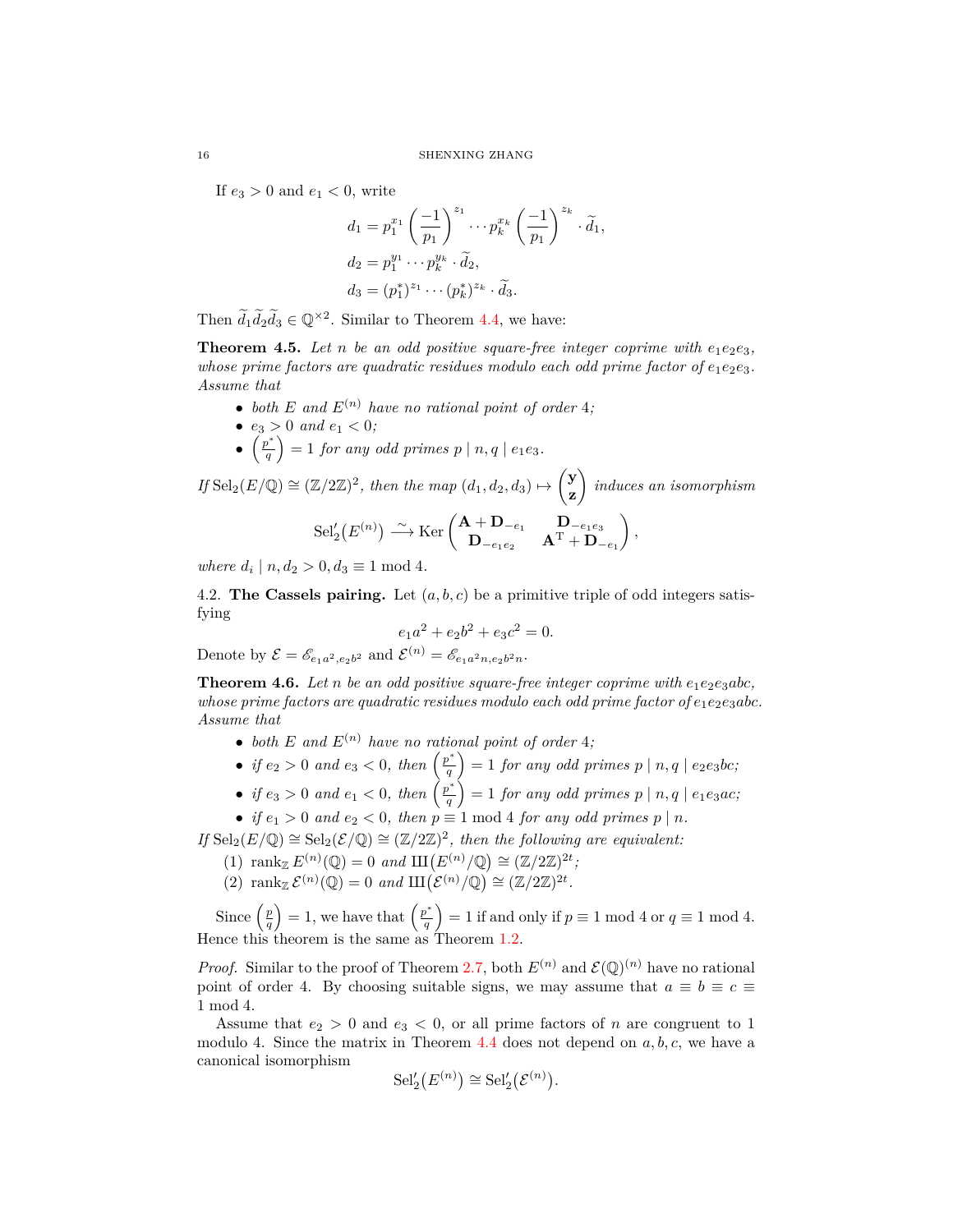Let  $\Lambda = (d_1, d_2, d_3), \Lambda' = (d'_1, d'_2, d'_3) \in Sel'_2(\mathcal{E}^{(n)})$  with  $d_i, d'_i | n, d_1, d'_1 > 0, d_3 \equiv$  $d'_3 \equiv 1 \mod 4$ . If  $d_2 < 0$  and  $d'_2 < 0$ , we replace  $\Lambda'$  by  $\Lambda + \Lambda'$ . If  $d_2 > 0$  and  $d'_2 < 0$ , we switch Λ and Λ *′* . Since

$$
\langle \Lambda, \Lambda' \rangle = \langle \Lambda, \Lambda + \Lambda' \rangle = \langle \Lambda', \Lambda \rangle,
$$

these operations do not change  $\langle \Lambda, \Lambda' \rangle$ . Hence we may assume that  $d'_2 > 0$  and  $d'_3 > 0$ . When  $e_3 > 0$  and  $e_1 < 0$ , we may assume that  $d'_1 > 0$  and  $d'_3 > 0$  similarly.

We will denote by  $D$ *,*  $H$ *,*  $Q$ *,*  $L$ *,* $P$  the corresponding symbols for  $E$  and  $D$ *,*  $H$ *,* $Q$ *,* $L$ *,* $P$ the corresponding symbols for *E* in the calculation of Cassels pairing. Recall that  $\mathcal{D}_{\Lambda}^{(n)}$  $\Lambda^{(n)}$  is defined as

$$
\begin{cases} \mathcal{H}_1: & 2f_1a^2nt^2 + d_2u_2^2 - d_3u_3^2 = 0, \\ \mathcal{H}_2: & 2f_2b^2nt^2 + d_3u_3^2 - d_1u_1^2 = 0, \\ \mathcal{H}_3: & 2f_3c^2nt^2 + d_1u_1^2 - d_2u_2^2 = 0. \end{cases}
$$

Let  $(\alpha_i, \beta_i, \gamma_i)$  be primitive triples of integers satisfying

$$
2f_1n\alpha_1^2 + d_2\beta_1^2 - d_3\gamma_1^2 = 0,
$$
  
\n
$$
2f_2n\alpha_2^2 + d_3\beta_2^2 - d_1\gamma_2^2 = 0,
$$
  
\n
$$
2f_3n\alpha_3^2 + d_1\beta_3^2 - d_2\gamma_3^2 = 0.
$$

Choose

$$
Q_1 = (\alpha_1, a\beta_1, a\gamma_1) \in \mathcal{H}_1(\mathbb{Q}), \quad \mathcal{L}_1 = 2f_1 a n \alpha_1 t + d_2 \beta_1 u_2 - d_3 \gamma_1 u_3,
$$
  
\n
$$
Q_2 = (\alpha_2, b\beta_2, b\gamma_2) \in \mathcal{H}_2(\mathbb{Q}), \quad \mathcal{L}_2 = 2f_2 b n \alpha_2 t + d_3 \beta_2 u_3 - d_1 \gamma_2 u_1,
$$
  
\n
$$
Q_3 = (\alpha_3, c\beta_3, c\gamma_3) \in \mathcal{H}_3(\mathbb{Q}), \quad \mathcal{L}_3 = 2f_3 c n \alpha_3 t + d_1 \beta_3 u_1 - d_2 \gamma_3 u_2.
$$

(i) The case odd  $v = q \mid e_1e_2e_3abc$ . Since  $\left(\frac{p}{q}\right)$  $= 1$  for any prime factor *p* of *n*,  $d'_i > 0$  is a square modulo q. Therefore,  $[\mathcal{L}_i(\mathcal{P}_q), d'_i]_q = 0 = [L_i(\mathcal{P}_q), d'_i]_q$ .

(ii) The case  $v = p \mid n$ . The proof is similar to the proof of Theorem [2.7.](#page-5-0) (iii) The case  $v = 2$ . Note that  $d_3 \equiv 1 \mod 4$ .

(iii-a) The case  $(d_1, d_2, d_3) \equiv (1, 1, 1) \mod 4$ . As shown in Lemma [4.2](#page-12-1), we have  $d_1 \equiv d_2 \equiv d_3 \equiv 1 \mod 8$ , take  $P_2 = (0, 1/\sqrt{d_1}, 1/\sqrt{d_2}, 1/\sqrt{d_3}) = P_2$ . Then

$$
\mathcal{L}_1(\mathcal{P}_2) = \beta_1 \sqrt{d_2} - \gamma_1 \sqrt{d_3} = L_1(P_2), \n\mathcal{L}_2(\mathcal{P}_2) = \beta_2 \sqrt{d_3} - \gamma_2 \sqrt{d_1} = L_2(P_2), \n\mathcal{L}_3(\mathcal{P}_2) = \beta_3 \sqrt{d_1} - \gamma_3 \sqrt{d_2} = L_3(P_2).
$$

(iii-b) The case  $(d_1, d_2, d_3) \equiv (-1, -1, 1) \mod 4$ . As shown in Lemma [4.2,](#page-12-1) we have  $(d_3 + 2f_2b^2n)d_1 \equiv (d_3 - 2f_1a^2n)d_2 \equiv 1 \mod 8$ . Denote by

$$
\mathcal{U} = \sqrt{(d_3 + 2f_2b^2n)d_1}, \quad \mathcal{V} = \sqrt{(d_3 - 2f_1a^2n)d_2},
$$
  

$$
U = \sqrt{(d_3 + 2f_2n)d_1}, \quad \mathcal{V} = \sqrt{(d_3 - 2f_1n)d_2}
$$

with  $U \equiv V \equiv U \equiv V \equiv 1 \mod 4$ . Since  $U^2 \equiv U^2 \mod 16$ , we have  $U \equiv U \mod 8$ . Similarly,  $V \equiv V \mod 8$ .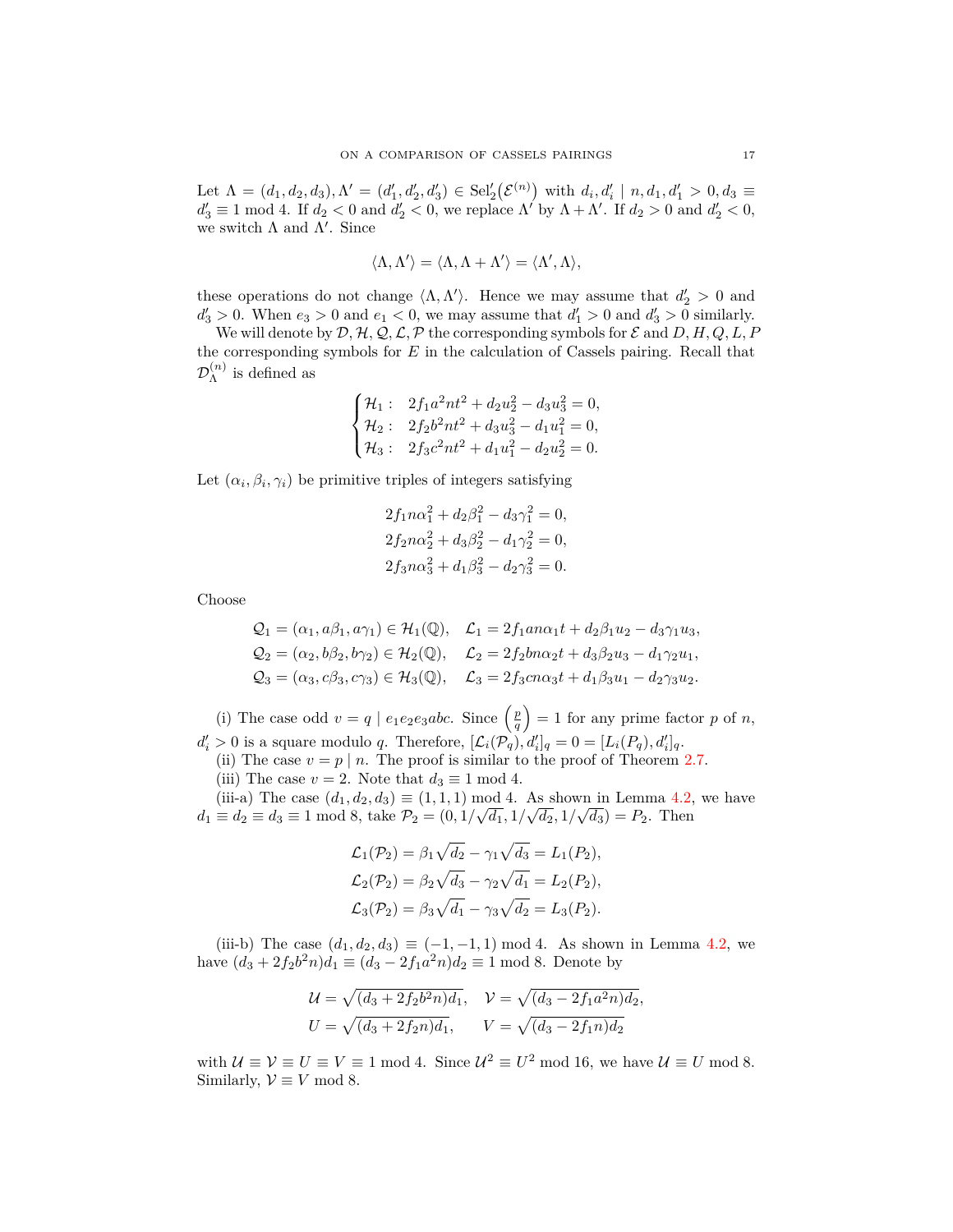Take  $P_2 = (1, \mathcal{U}/d_1, \mathcal{V}/d_2, 1)$ , then  $P_2 = (1, U/d_1, V/d_2, 1)$ . Note that all  $\beta_i, \gamma_i$ are odd. By choosing suitable signs of  $\gamma_i$ , we may assume that  $2 \parallel \mathcal{L}_i(\mathcal{P}_2)$ . Since

$$
\mathcal{L}_1(\mathcal{P}_2) \equiv 2f_1 a n \alpha_1 + \beta_1 V - d_3 \gamma_1 \equiv L_1(P_2),
$$
  
\n
$$
\mathcal{L}_2(\mathcal{P}_2) \equiv 2f_2 b n \alpha_2 + d_3 \beta_2 - \gamma_2 U \equiv L_2(P_2),
$$
  
\n
$$
\mathcal{L}_3(\mathcal{P}_2) \equiv 2f_3 c n \alpha_3 + \beta_3 U - \gamma_3 V \equiv L_3(P_2)
$$

modulo 8, we have

$$
[\mathcal{L}_i(\mathcal{P}_2), d'_i]_2 = [L_i(P_2), d'_i]_2.
$$
  
The rest part is similar to the proof of Theorem 2.7.

5. Congruent elliptic curves

Assume that  $n = p_1 \cdots p_k \equiv 1 \mod 4$ . Denote by

$$
h_{2^s}(n) = \dim_{\mathbb{F}_2} \frac{2^{s-1} \text{Cl}(\mathbb{Q}(\sqrt{-n}))}{2^s \text{Cl}(\mathbb{Q}(\sqrt{-n}))}
$$

the 2<sup>*s*</sup>-rank of the class group of  $\mathbb{Q}(\sqrt{-n})$ . By Gauss genus theory and Rédei's work in [[Rei34](#page-19-5)], we can characterize  $h_2(n)$  and  $h_4(n)$ . See [[Wan16](#page-19-3), § 3] for more details.

<span id="page-17-2"></span>**Proposition 5.1.** *We have*  $h_2(n) = k$  *and*  $h_4(n) = k - \text{rank}(\mathbf{A}, \mathbf{D}_2 \mathbf{1})$ *.* 

Denote by

$$
E = \mathcal{E}_{1,1} : y^2 = x(x-1)(x+1)
$$

the congruent elliptic curve and  $E^{(n)} = \mathscr{E}_{n,n}$ . Let  $(a, b, c)$  be a primitive triple of positive integers satisfying  $a^2 + b^2 = 2c^2$ . Then *a, b, c* are odd. Denote by  $\mathcal{E} = \mathscr{E}_{a^2, b^2}, \mathcal{E}^{(n)} = \mathscr{E}_{a^n, b^2 n}.$ 

<span id="page-17-0"></span>**Theorem 5.2** ( $[WZ22,$  Theorem 4.4)). *Let*  $n \equiv 1 \mod 8$  *be an positive square-free integer coprime with abc, where each prime factor of n is a quadratic residue modulo every odd prime factor of abc. Assume that*

- $p \equiv 1 \mod 4$  *for all primes*  $p | n$ ;
- $\operatorname{Sel}_2(\mathcal{E}/\mathbb{Q}) \cong (\mathbb{Z}/2\mathbb{Z})^2$ .

*Then the following are equivalent:*

- (1)  $\text{rank}_{\mathbb{Z}} \mathcal{E}^{(n)}(\mathbb{Q}) = 0 \text{ and } \text{III}(\mathcal{E}^{(n)}/\mathbb{Q}) \cong (\mathbb{Z}/2\mathbb{Z})^2;$
- (2)  $h_4(n) = 1$  *and*  $h_8(n) \equiv \frac{d-1}{4} \mod 2$ .

*Here*  $d \neq 1, n$  *is a positive factor of n such that*  $(d, -n)_v = 1, \forall v$ *, or*  $(2d, -n)_v =$  $1, \forall v$ .

*Proof.* Since  $\text{Sel}_2(E/\mathbb{Q}) \cong (\mathbb{Z}/2\mathbb{Z})^2$ , this result follows from Theorem [3.5](#page-10-0) and [\[Wan16](#page-19-3), Theorem 1.1] directly.

<span id="page-17-1"></span>**Theorem 5.3.** Let  $n \equiv 1 \mod 8$  be a positive square-free integer coprime with abc, *where each prime factor of n is a quadratic residue modulo every prime factor of abc. Assume that*

- *either n or a or b has no prime factor*  $\equiv$  3 mod 4*;*
- $p \equiv \pm 1 \mod 8$  *for all primes*  $p | n$ ;
- $\text{Sel}_2(\mathcal{E}^{(2)}/\mathbb{Q}) \cong (\mathbb{Z}/2\mathbb{Z})^2$ .

*Then the following are equivalent:*

- (1)  $\text{rank}_{\mathbb{Z}} \mathcal{E}^{(2n)}(\mathbb{Q}) = 0 \text{ and } \text{III}(\mathcal{E}^{(2n)}/\mathbb{Q})[2^{\infty}] \cong (\mathbb{Z}/2\mathbb{Z})^2;$
- (2)  $h_4(n) = 1$  *and*  $d \equiv 9 \text{ mod } 16$ *.*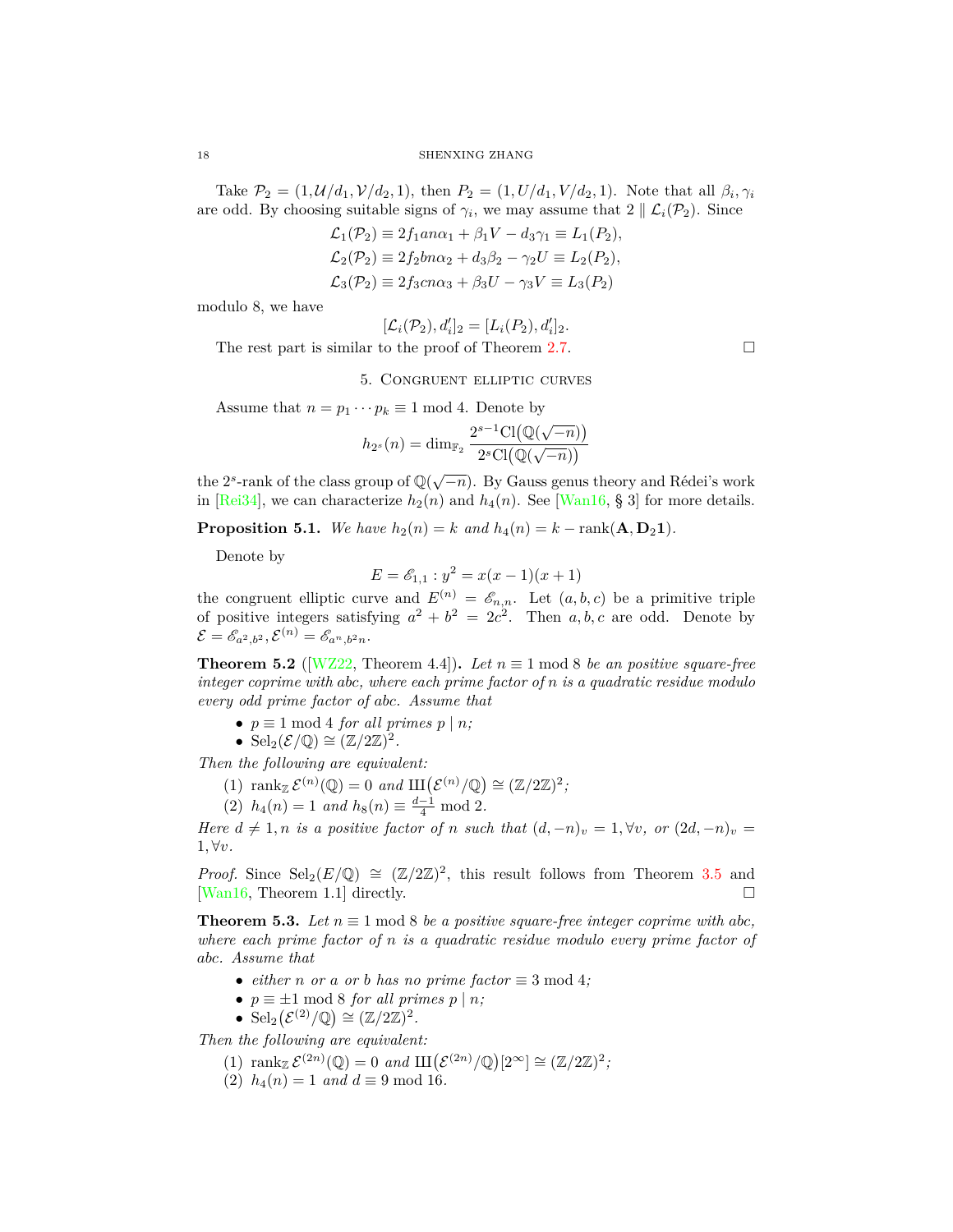*Here, d is the unique divisor of n such that*  $d \neq 1, d \equiv 1 \text{ mod } 4$  *and*  $(d, n)_v = 1, \forall v$ *. Proof.* For any prime *q* | *c*, we have  $a^2 \equiv -b^2 \mod q$ . Therefore  $q \equiv 1 \mod 4$  and *p ∗ q*  $\sum_{q}^{p}$  $= 1$ . If *n* or *b* has no prime factor  $\equiv 3 \mod 4$ , then  $\left(\frac{p^*}{q}\right)$  $=\left(\frac{p}{q}\right)$  $= 1$ for all primes  $p | n, q | b$ . We apply Theorem [4.4](#page-14-0) to  $(e_1, e_2, e_3) = (2a^2, 2b^2, -4c^2)$ , the map  $(d_1, d_2, d_3) \mapsto$  **x z**  $\overline{\phantom{0}}$ induces an isomorphism

$$
\mathrm{Sel}'_2\big(\mathcal{E}^{(n)}\big) \stackrel{\sim}{\longrightarrow} \mathrm{Ker}\,\mathbf{M} \quad \mathrm{where} \quad \mathbf{M} = \begin{pmatrix} \mathbf{A} + \mathbf{D}_2 & \mathbf{D}_2 \\ \mathbf{D}_{-1} & \mathbf{A}^{\mathrm{T}} + \mathbf{D}_2 \end{pmatrix} = \begin{pmatrix} \mathbf{A} \\ \mathbf{D}_{-1} & \mathbf{A}^{\mathrm{T}} \end{pmatrix}
$$

and  $d_i | n, d_1 > 0, d_3 \equiv 1 \text{ mod } 4.$ 

One can show that

$$
\operatorname{Ker} \mathbf{M} \supseteq \left\{ \begin{pmatrix} \mathbf{0} \\ \mathbf{d} \end{pmatrix}, \begin{pmatrix} \mathbf{1} \\ \mathbf{d+1} \end{pmatrix} : \mathbf{d} \in \operatorname{Ker} \mathbf{A}^{\mathrm{T}} \right\}.
$$

Since  $A1 = 0$ , we have rank  $A<sup>T</sup> = \text{rank } A \leq k-1$  and then Ker**M** has at least four vectors. Hence

$$
\dim_{\mathbb{F}_2} \text{Sel}'_2(\mathcal{E}^{(n)}) = 2 \iff \text{rank } \mathbf{A} = k - 1 \iff h_4(n) = 1
$$

by Proposition [5.1.](#page-17-2)

Assume that  $h_4(n) = 1$ . Note that  $(p_j, -n)_{p_i} = (p_i^*, n)_{p_j}$ . Therefore,  $\mathbf{A}^T \mathbf{d} = 0$ if and only if  $(d, n)_p = 1$  for all  $p | n$ , where  $d = (p_1^*)^{s_1} \cdots (p_k^*)^{s_k}$ ,  $\mathbf{d} = (s_1, \ldots, s_k)^{\mathrm{T}}$ . Hence  $\text{Sel}'_2(\mathcal{E}^{(n)})$  is generated by  $\Lambda = (n, 1, n)$  and  $\Lambda' = (1, d, d)$ .

By Theorem [4.6](#page-15-0), we may assume that  $a = b = c = 1$ . Recall that  $D_{\Lambda}^{(n)}$  $\Lambda^{(n)}$  is defined as

$$
\begin{cases} H_1: & 2nt^2 + u_2^2 - nu_3^2 = 0, \\ H_2: & 2t^2 + u_3^2 - u_1^2 = 0, \\ H_3: & -4nt^2 + nu_1^2 - u_2^2 = 0. \end{cases}
$$

Choose

$$
Q_2 = (0, 1, 1) \in H_2(\mathbb{Q}),
$$
  $L_2 = u_1 - u_3,$   
\n $Q_3 = (1, 0, -2) \in H_3(\mathbb{Q}),$   $L_3 = 2t + u_1.$ 

By Lemma [2.2,](#page-3-2) we have

$$
\langle \Lambda, \Lambda' \rangle_{E^{(n)}} = \sum_{v | 2n \infty} [L_2 L_3(P_v), d]_v
$$

for any  $P_v \in D_{\Lambda}^{(n)}$  $\Lambda^{(n)}(\mathbb{Q}_v).$ 

For  $v \mid n\in \mathcal{D}_\Lambda$  ( $\langle \psi_v \rangle$ ).<br>
For  $v \mid n\infty$ , take  $P_v = (1, 2, 0, -\sqrt{2})$ , then  $L_2L_3(P_v) = 4(2+\sqrt{2})$  and  $\langle \Lambda, \Lambda' \rangle_v = [2+\sqrt{2}, d]_v$ . For  $v = 2$ , take  $P_2 = (0, 1, \sqrt{n}, -1)$ . Then  $L_2L_3(P_2) = 2$  and  $\langle \Lambda, \Lambda' \rangle_2 =$  $[2, d]_2 = 0$ . Hence  $\langle \Lambda, \Lambda' \rangle_{E^{(n)}} = \left[ \frac{2 + \sqrt{2}}{|d|} \right]$  $\frac{d-1}{8}$  mod 2 by Lemma [5.4](#page-18-0). Conclude the results by Lemma [2.3](#page-3-3).

If *a* has no prime factor  $\equiv 3 \mod 4$ , then  $\left(\frac{p^*}{q}\right)$  $\left(\frac{p}{q}\right) = \left(\frac{p}{q}\right)$  $= 1$  for all primes  $p | n, q | a$ . We apply Theorem [4.5](#page-15-1) to  $(e_1, e_2, e_3) = (-2b^2, -2a^2, 4c^2)$ . Then we can prove the result similarly.  $\Box$ 

<span id="page-18-0"></span>**Lemma 5.4.** *Let*  $m \equiv 1 \mod 8$  *be a square-free integer with prime factors congruent to*  $\pm 1$  *modulo* 8*. Then*  $m \equiv 1$  mod 16 *if and only if*  $\left(\frac{2+\sqrt{2}}{|m|}\right)$  $i) = 1.$